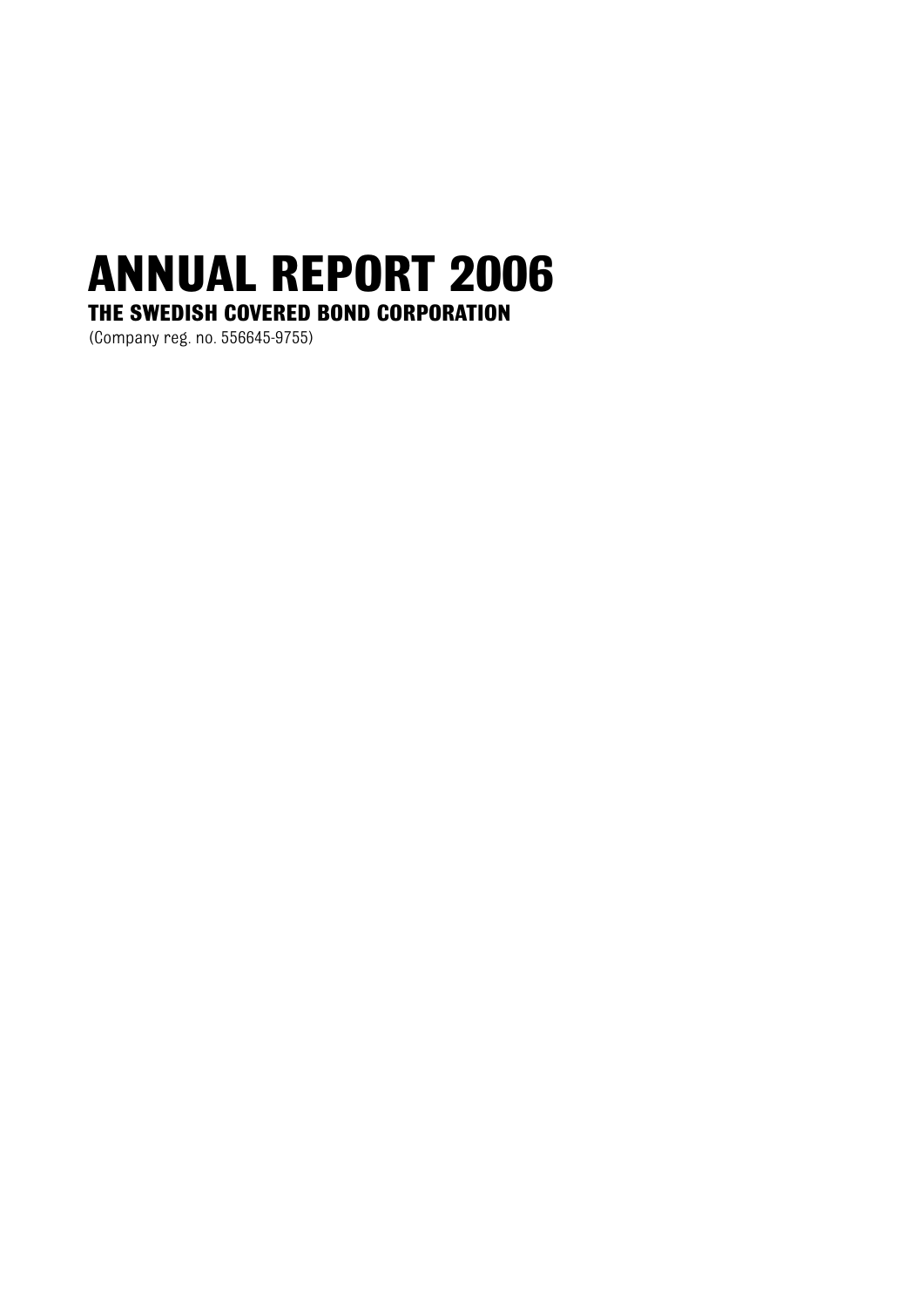# **Administration Report for 2006**

The Swedish Covered Bond Corporation, SCBC

A selection of the most important events in SCBC's funding activities:

- The first Swedish residential mortgage institution to issue covered bonds
- New issues of covered bonds in Swedish krona, Norwegian krona, euro and Swiss francs
- Public benchmark bonds in euro

#### **SUMMARY**

|                                                             | 2006  | 2005 |
|-------------------------------------------------------------|-------|------|
|                                                             |       |      |
| Net operating income, SEK million                           | 153   |      |
| Average remaining maturity in the loan portfolio, years 1,5 |       |      |
| Loan losses, SEK million                                    |       |      |
| Capital ratio, %                                            | 8.8   |      |
| Primary capital ratio, %                                    | 8.8   |      |
| Problem loans after provisions, SEK million                 |       |      |
| Lending, SEK million                                        | 88710 |      |
| Number of employees                                         |       |      |

### **Operations**

The Swedish Covered Bond Corporation, SCBC, is a whollyowned subsidiary of The Swedish Housing Finance Corporation, SBAB. SBAB is a Swedish public limited company that is 100 % owned by the Swedish state. On 31 March 2006, SCBC was granted permission to issue covered bonds and, at the same time, received a licence as a credit market company. SCBC's activities are mainly focused on issuing covered bonds in the Swedish and international capital market. To this end, the company currently uses two funding programmes: the Swedish Benchmark programme and the EMTCN programme mainly in the international market. These two programmes have both been assigned the highest possible credit rating Aaa/AAA by the rating agencies Moody's and Standard & Poor's.

The design and corporate structure chosen by SBAB for issuance of covered bonds, combined with the Swedish legislation on covered bonds, has been appreciated by market participants and rating agencies:

SCBC was the first issuer to introduce covered bonds in Sweden.

During the period 23 May – 7 June, an offer took place to exchange existing bonds in SBAB for covered bonds. The bonds covered by the offer were SBAB bonds 118 and 121-123. 8 June was the first trading day for SCBC's covered bonds, whose total outstanding stock after the exchange offer expired amounted to SEK 37.5 billion as at 30 June 2006. The outstanding debt in the Swedish benchmark programme as at 31 December 2006 was SEK 47.8 billion, excluding repos.

SCBC's € 10.000.000.000 Euro Medium Term Covered Note Programme was completed on 20 June 2006. On 6 September, SCBC launched its first EMTCN issue, NOK 1 billion, with a 10 year maturity. On 24 October, SCBC launched its first issue in the public euro market with a five-year bond of EUR 1 billion primarily targeted to European institutional investors. This first issue was preceded by a week of investor meetings in Europe's larger financial centres. In November, SCBC launched an additional public issue of EUR 1 billion, the first Swedish two-year covered bond in the euro market.

In January 2007, SCBC launched a public issue of EUR 1 billion with a three-year maturity.

Furthermore, in November, SCBC launched the first Swedish covered bond in the Swiss market, CHF 300 million with a sixyear maturity. Thanks to a high level of demand and good market conditions, an additional CHF 100 million were issued, making a total of CHF 400 million (equivalent to SEK 2.3 billion).

SCBC has furthermore issued a number of private placements under the EMTCN programme.

SCBC has entered into derivative agreements, known as ISDA master agreements, with SBAB and a number of external counterparties in order to manage interest and currency risks. SCBC has also entered into a sale and purchase agreement with SBAB regarding continuous acquisitions of loans and an outsourcing

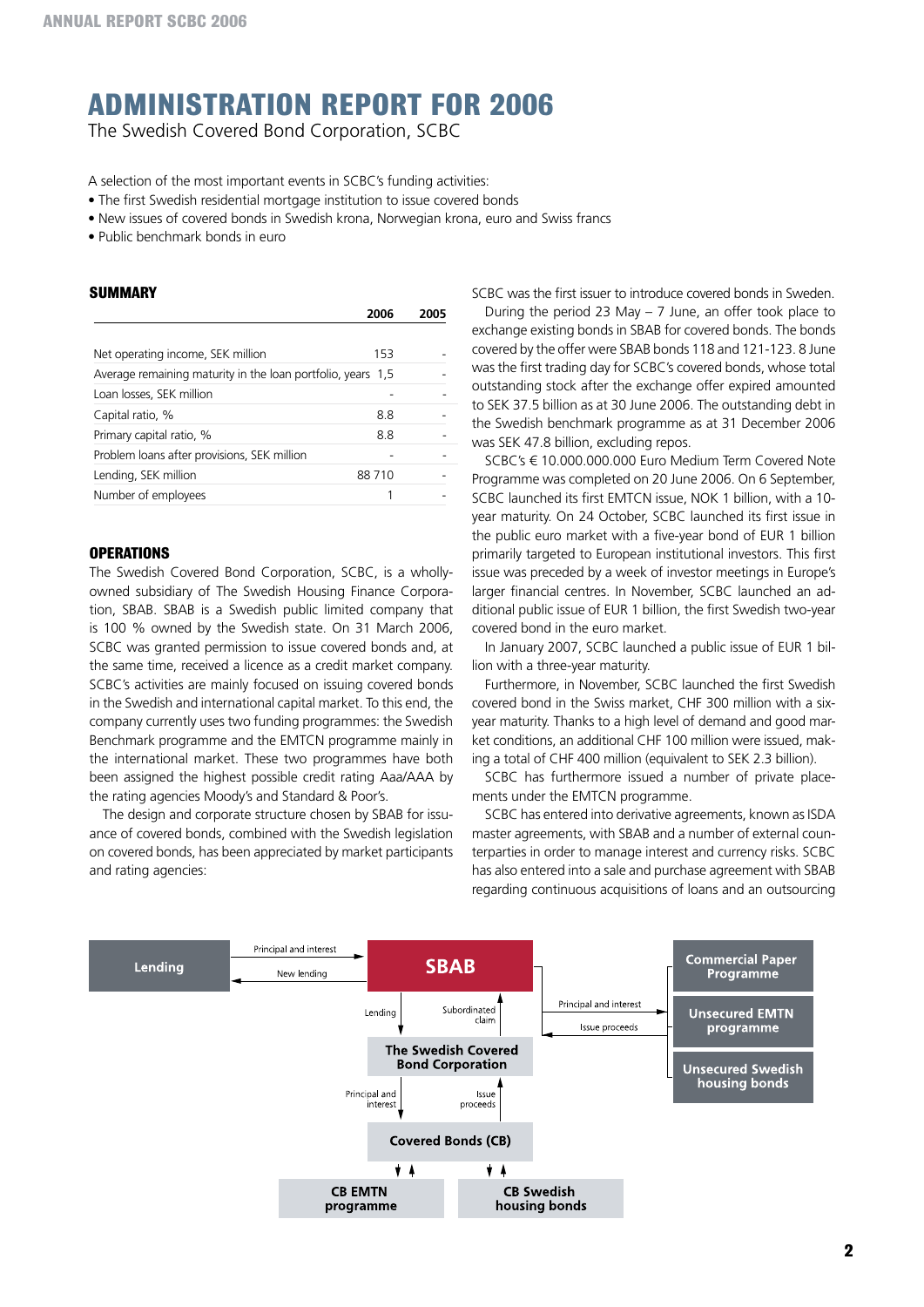agreement according to which SBAB will, on behalf of SCBC, perform the services required for carrying out SCBC's activities. Moreover, SCBC and SBAB have entered into a subordination agreement concerning subordination of all claims SBAB may have on SCBC due to the agreements in the event of SCBC's bankruptcy.

With a view to achieving efficiency advantages in SBAB's existing organisation, SCBC and SBAB have entered into outsourcing agreements. According to this agreement, SBAB undertakes to perform administrative services, credit management services, operating services and financing services on behalf of SCBC.

### **Lending**

SCBC does not carry out any lending activities itself but acquires loans from SBAB on an ongoing basis or when required. The intention of the acquisitions is for these loans to be wholly or partly included in the cover pool which is collateral for SCBC's covered bond investors. During May, SCBC acquired an initial credit stock of approximately SEK 64 billion. Loans have also been continuously acquired and divested between SBAB and SCBC during the rest of the year.

During September, SCBC acquired an additional more extensive loan stock from SBAB of approximately SEK 27 billion. At the turn of the month February/March 2007, an exchange of assets between SBAB and SCBC took place in which SCBC acquired around SEK 19 billion and SBAB acquired SEK 9 billion.

Information on SCBC's total assets is published monthly on the website www.scbc.se.

#### **Funding and capital adequacy**

SCBC's funding mainly consists of the issuance of covered bonds and, to some extent, of entry into repo transactions. In addition to this, SCBC also obtains funding from SBAB in the form of a subordinated loan.

The capital ratio and the primary capital ratio amounted to 8.8 % on 31 December 2006.

SCBC's capital base totals SEK 4,110 million. The capital base has been increased by SEK 3,999.5 million during the period by new issue of SEK 49.5 million and a conditional shareholder's contribution of SEK 3,950 million from SBAB. At the Annual General Meeting on 24 March 2006, SCBC decided to increase the share capital by SEK 49.5 million. The share capital thus amounts to SEK 50 million. At the beginning of 2007, SCBC received an additional conditional shareholder's contribution of SEK 1,200 million.

#### **Risk management**

The activities of SCBC are to be conducted in such a way as to comply at all times with the requirements, including contractual undertakings, which are made on the issue of covered bonds, including the requirements according to FFFS 2004:11. Among other things, this means that a daily valuation of the total assets and liabilities in the SCBC pool is to be carried out as described below. Furthermore, the derivative agreements that the company enters into shall be designed in such a way as to comply with these requirements.

The nominal value of the cover pool shall, at every time, exceed the total nominal value of the claims that can be made on the company arising from covered bonds. When calculating the nominal value of the cover pool and the covered bonds respectively, this means the current values taking into account any exchange rate differences and derivative contracts.

Furthermore, the present value of the assets in the cover pool for the covered bonds shall at all times exceed the present value of the corresponding liabilities. The requirement regarding the present value of the total assets in relation to the corresponding liabilities shall also be complied with after a sudden and permanent parallel shift or twist of the current interest rate curve by +/- one percentage point and in a ten-per-cent sudden and permanent change in the relations between bond currencies and asset currencies.

The calculation of the present value is to take into account all cash flows and be carried out daily applying the current methods in the financial market. The discount methods used are to be based on the interest rate curves corresponding to SBAB's funding cost on different markets for different maturities.

Consideration shall be taken in present value calculation of any exchange rate differences for issued and acquired bonds and derivative contracts.

The company may acquire securities when supplementary collateral is required in the total cover pool. The securities in question shall be acceptable as additional cover according to current external regulatory frameworks. There shall also be a valid limit.

#### **Organisation and responsibility**

According to an agreement between SCBC and the parent company SBAB, risk management is taken care of by SBAB.

SBAB shall comply with SCBC's directives and the company's established policies and instructions, and the regulations and general guidelines of the Swedish Financial Supervisory Authority, Finansinspektionen (FFFS 2004:11). The Board of Directors is ultimately responsible for management of risks and decisions on risk propensity, risk policy and instructions for management and measurement of risk. Through the financial instructions, the Board sets limits for, among other things, market and liquidity risk. The Group Executive Board also decides on the powers of decision-makers to make credit and limit decisions at different levels in the SBAB Group by decisions of the credit instructions.

Risk Management is a section within the SBAB Group's Accounting Department and is responsible for producing models and drawing up guidelines for risk management. The section is also responsible for allocation of capital and the model for economic capital. A monthly report on the overall risk scenario for the SBAB Group is made to the Head of Accounting and Risk Department, the CEO and the Board of SBAB together with a description of capital allocation and development of the economic capital and risk-adjusted profit.

SCBC may obtain approval to base the capital requirement for credit risk on internal risk classification methods (IRC methods). Finansinspektionen has examined the SBAB Group's internal methods and considers that they are adequate. Finansinspektionen can grant the formal approvals only when the new capital adequacy legislation has come into force.

Finansinspektionen has furthermore examined the SBAB Group's methods for measuring and managing operational risk. This method complies with the provisions in Finansinspektionen's regulations and Finansinspektionen considers the method to be reliable. After notification, SCBC can use the standard method to measure and handle operational risk.

## **Risks**

#### *Credit risk*

or counterparty being unable to pay interest and amortisation  $\,$  3 The credit risk is defined as the risk for loss due to the customer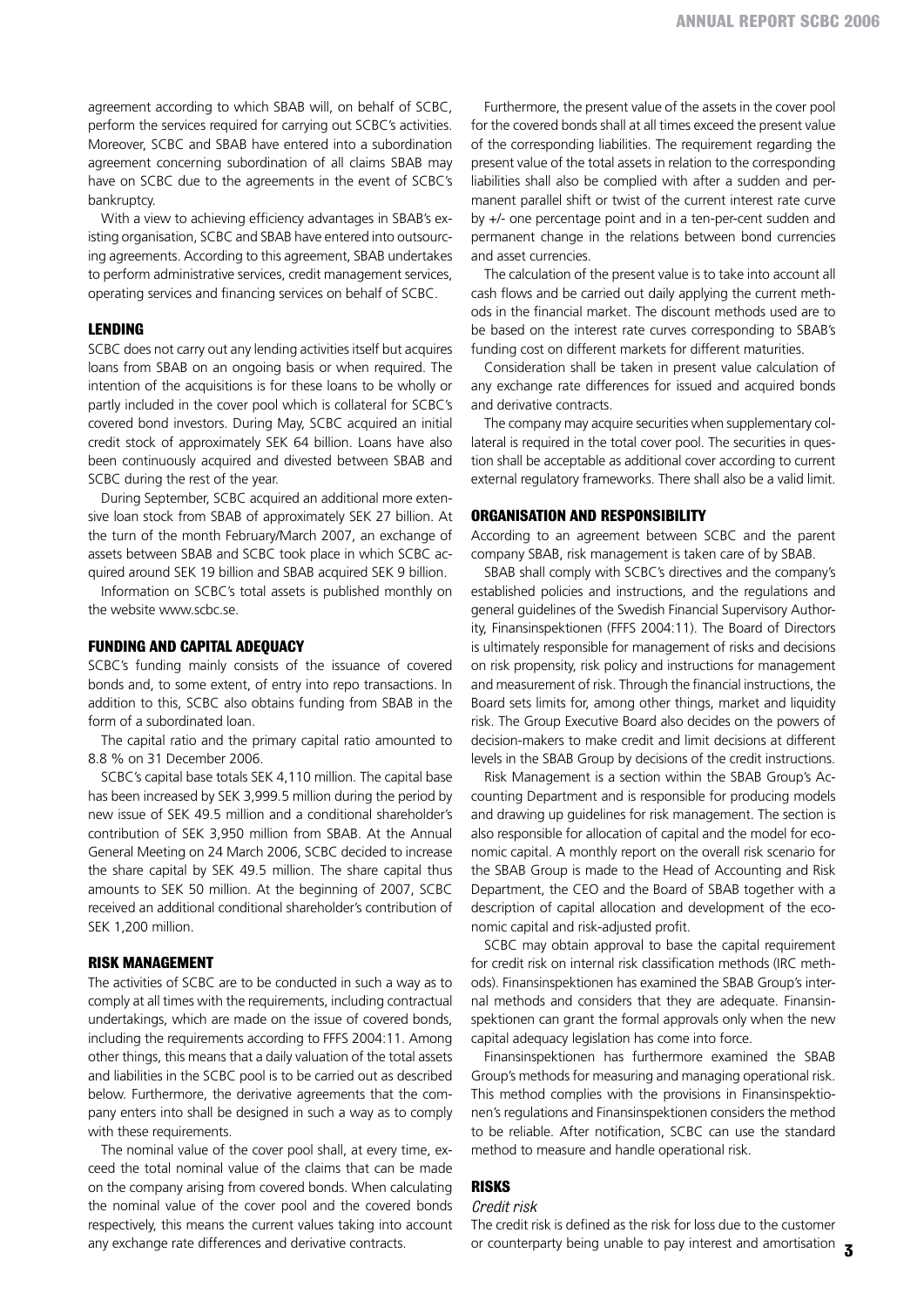payments or otherwise comply with the loan agreement. Credit risk also arises in the event of changes in value of pledged assets so that these no longer cover the group's claims. The credit risk in lending activities is restricted by the limits set for the customer or customer group.

The credit risk is assessed monthly in the group's credit models for every individual commitments to tenant-owned apartments or residential properties which have a mortgage as collateral. A standardised method is used in accordance with Basel II for quantification of credit risk for other types of commitments. The probability of default (PD) and the loss given default (LGD) is calculated in models for credit risk. On the basis of these parameters together with the size of the commitment, customers can be ranked and the anticipated or unanticipated loss calculated. The commitment is assigned after assessment to one of eight risk classes for corporate or consumer credits respectively. The risk class is taken into consideration in credit decisions and portfolio management.

According to agreement between SBAB and SCBC, SBAB undertakes to repurchase loans which do not comply with the requirements the parties have agreed upon from time to time. For instance, SBAB undertakes to repurchase loans on which payment is overdue for more than 60 days.

#### *Market risk*

The market risk consists of the risk of losses due to unfavourable market movements. The risk arises through variations in the general level of interest rates leading to a deterioration in profitability because future income and expenses have differing interest fixation periods or interest rate conditions. The market risk is measured continuously by the SBAB Group by various risk measures, including the "Value at Risk models" (VaR models) and by the effect of the present value being calculated of a parallel shift of the yield curve by +/– 1 percentage point. The risk is calculated on the basis of the market value and thus all contracted liquid flows. The result of VaR models is included in the company's model for economic capital.

The main principle for management of market risk is the application of matching with regard to the interest fixation period and the interest base. Alongside direct matching through the interest fixation periods for borrowing and lending respectively, matching takes place through use of derivative instruments. These may only be used or issued for the purpose of hedging.

### **Operational risk**

Operational risk means the risk of losses due to inappropriate or unsuccessful internal processes, human error, incorrect systems or external events. The definition includes legal risk.

SCBC will notify Finansinspektionen of management according to the standard method when assessing new capital requirements. This method calculates the capital requirement on the basis of 12-18% of the average operating income of the business areas in the last three years. To use the method, the company must comply with the requirements on documentation, processes and structure.

SBAB uses the Opera model to handle operational risk. This model is based on the self-evaluation of operational risks for established processes, and for reporting incidents. As from 2007, annual scenario analyses are also to be included.

### **Transition to the International Financial Reporting Standards (IFRS)**

SCBC will apply IFRS (International Financial Reporting Standards) from 2007 as a consequence of the company issuing listed debt instruments. The transition to IFRS will be reported in accordance with IFRS 1. The first time IFRS is applied and the quantitative effects of the introduction of IFRS will be presented is in conjunction with the first interim report in 2007.

The major changes in accounting principles in the consolidated accounts will be:

- Derivatives will be valued at their fair value in the balance sheet with changes in value in the income statement
- Application of hedge accounting in accordance with IAS 39
- Changes in how balance-sheet items are presented and classified

#### *IAS 39 Financial instruments*

The greatest change compared with before is that IAS 39 requires that derivative instruments are to be reported in the balance sheet at fair value with changes in value in the income statement. Previously, derivatives have been reported at their acquisition value.

This means that the valuation principles for hedging instruments, i.e. derivatives, that are valued at fair value with changes in value in the income statement and the hedged item, loan liabilities and loan claims respectively, which are reported at accrued acquisition, differ. If hedge accounting is not applied, this will entail a risk of large effects on results in particular periods.

SCBC has therefore decided to adopt hedge accounting for the hedging relations where the risks of substantial effects on results is greatest. However, SCBC will not apply hedge accounting to hedging relations where there is less risk of an impact on results, since hedge accounting requires extensive administration.

#### *Hedge accounting*

SCBC has applied hedge accounting with acquisition valuation for hedged interest-rate risks in financial assets and liabilities both on and off the balance sheet. Hedge accounting with acquisition value means that the recognition of unrealised gains and losses is postponed.

According to IAS 39, there are two models for hedge accounting that are appropriate for SCBC: fair value hedge and cash flow hedge.

In fair value hedge, the hedged item is valued, i.e. the asset or the liability, and the hedge instrument, i.e. the derivative, at fair value. Changes in value are reported in the income statement, which means that they will cancel one another.

In cash flow hedges, the hedge instrument, i.e. the derivative contract, is assessed at fair value, but instead of reporting the change in value in the income statement, the part of the hedge that is effective is transferred to the hedge reserve in equity capital. An effective hedge means that the cash flow on a hedged item corresponds to the cash flow of the hedge instrument. The ineffective part of the derivative's change in market value is transferred directly to the income statement. The effective part of the changes in value of the derivative are transferred away from equity capital to the income statement at the rate that the cash flows from the hedged item are recognised as income.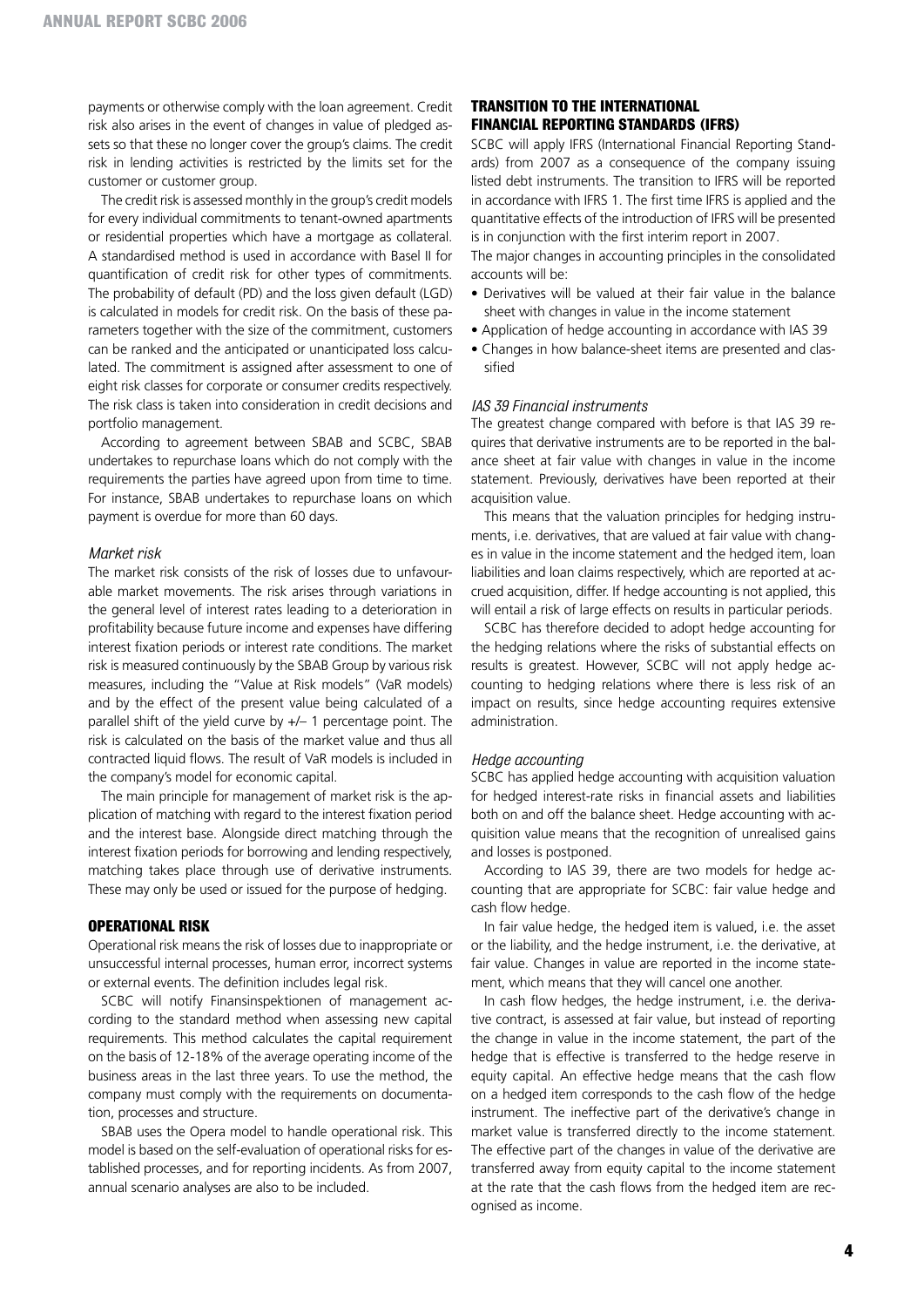# **INCOME STATEMENT**

| <b>SEK 000s</b>                            | <b>Note</b> | 1 Jan 2006 -<br>31 dec 2006 | 1 sept 2004 -<br>31 dec 2005 |
|--------------------------------------------|-------------|-----------------------------|------------------------------|
|                                            |             |                             |                              |
| Interest income                            |             | 1,774,569                   |                              |
| Interest expenses                          |             | (1,467,052)                 |                              |
| Net interest income                        | 1           | 307,517                     |                              |
| Commission income                          | 2           | 2,723                       |                              |
| Commission expenses                        | 3           | (8)                         |                              |
| Other operating income                     |             |                             |                              |
| Total operating income                     |             | 310,233                     |                              |
| General administration expenses            | 4           | (156, 798)                  |                              |
| Other operating expenses                   | 5           | (19)                        |                              |
| Total expenses before loan losses          |             | (156, 817)                  |                              |
| <b>Operating income before loan losses</b> |             | 153,416                     |                              |
| Loan losses, net                           |             |                             |                              |
|                                            |             |                             |                              |
| Net operating income                       |             | 153,416                     |                              |
| Allocations                                |             |                             |                              |
| Tax on profit for the year                 | 6           | (42, 956)                   |                              |
| Net profit for the year                    |             | 110,460                     |                              |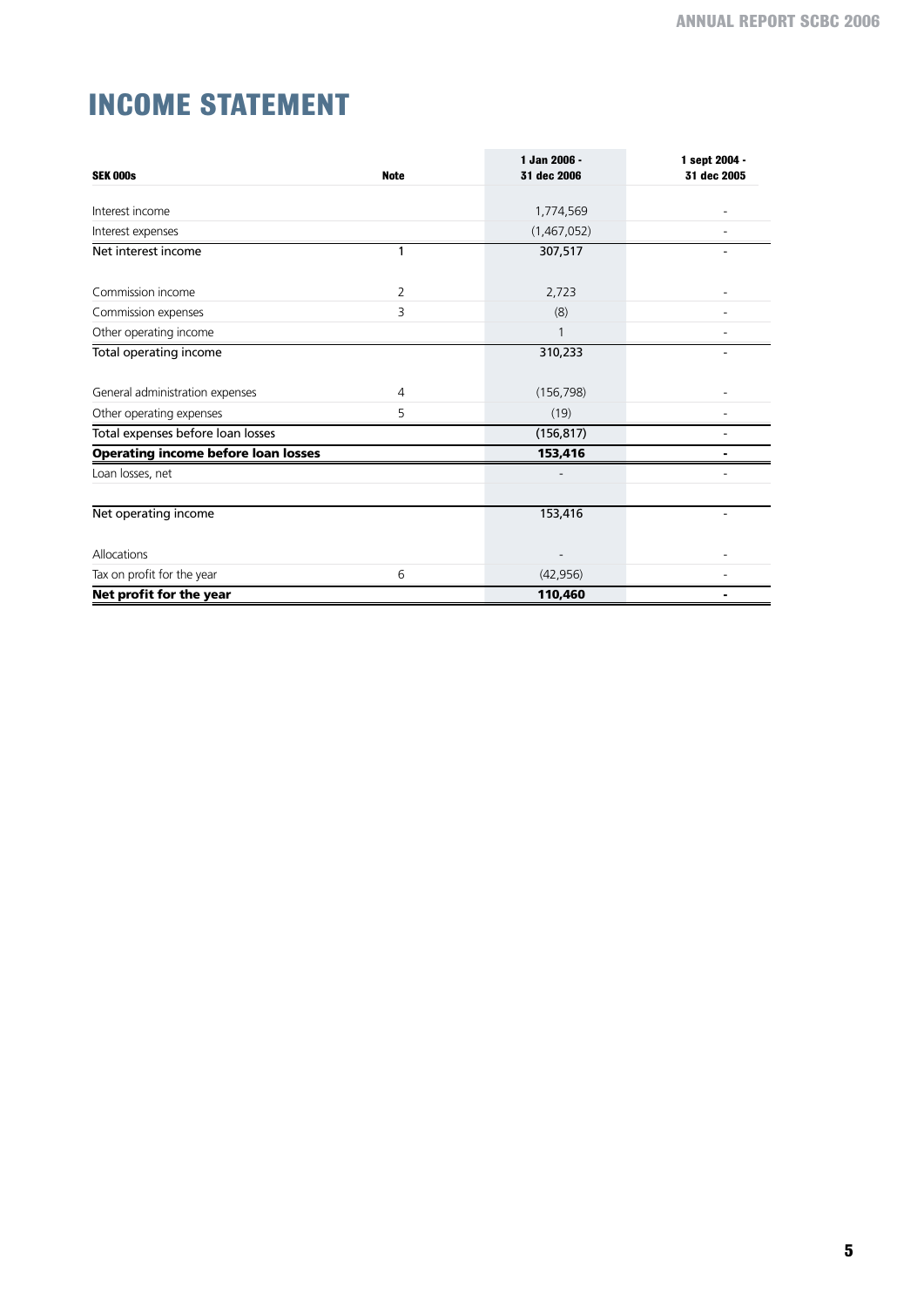# **BALANCE SHEET**

| <b>SEK 000s</b>                                | <b>Note</b>    | 2006-12-31 | 2005-12-31 |
|------------------------------------------------|----------------|------------|------------|
| <b>ASSETS</b>                                  |                |            |            |
| Cash in hand and balance at central banks      |                | 0          |            |
| Repo eligible Treasury bills, etc.             |                | $\Omega$   |            |
| Lending to credit institutions                 | $\overline{7}$ | 6          | 500        |
| Lending to the public                          | 8              | 88,709,661 |            |
| Other assets                                   | 9              | 648,345    |            |
| Prepaid expenses and accrued income            | 10             | 172,667    |            |
| <b>Total assets</b>                            |                | 89,530,679 | 500        |
|                                                |                |            |            |
| <b>LIABILITIES AND EQUITY CAPITAL</b>          |                |            |            |
| <b>LIABILITIES</b>                             |                |            |            |
| Liabilities to credit institutions             | 11             | 4,793,172  |            |
| Securities issued, etc.                        | 12             | 69,424,205 |            |
| Other liabilities                              | 13             | 608,232    |            |
| Accrued expenses and prepaid income            | 14             | 663,524    |            |
| Subordinated liabilities                       | 15             | 9,931,086  |            |
| <b>Total liabilities</b>                       |                | 85,420,219 |            |
|                                                |                |            |            |
| Untaxed reserves                               |                |            |            |
|                                                |                |            |            |
| <b>EQUITY CAPITAL</b>                          | 16             |            |            |
| Share capital                                  |                | 50,000     | 500        |
| Shareholder's contribution                     |                | 3,950,000  |            |
| Non-restricted reserves/Profit brought forward |                | 0          |            |
| Net profit for the year                        |                | 110,460    |            |
| Total equity capital                           |                | 4,110,460  | 500        |
| <b>TOTAL LIABILITIES AND EQUITY CAPITAL</b>    |                | 89,530,679 | 500        |
|                                                |                |            |            |
| <b>MEMORANDUM ITEMS</b>                        |                |            |            |
| Security pledged on own debts                  |                |            |            |
| Other security pledged                         |                | None       | None       |
| Contingent liabilities                         |                | None       | None       |
| Commitments                                    | 17             |            |            |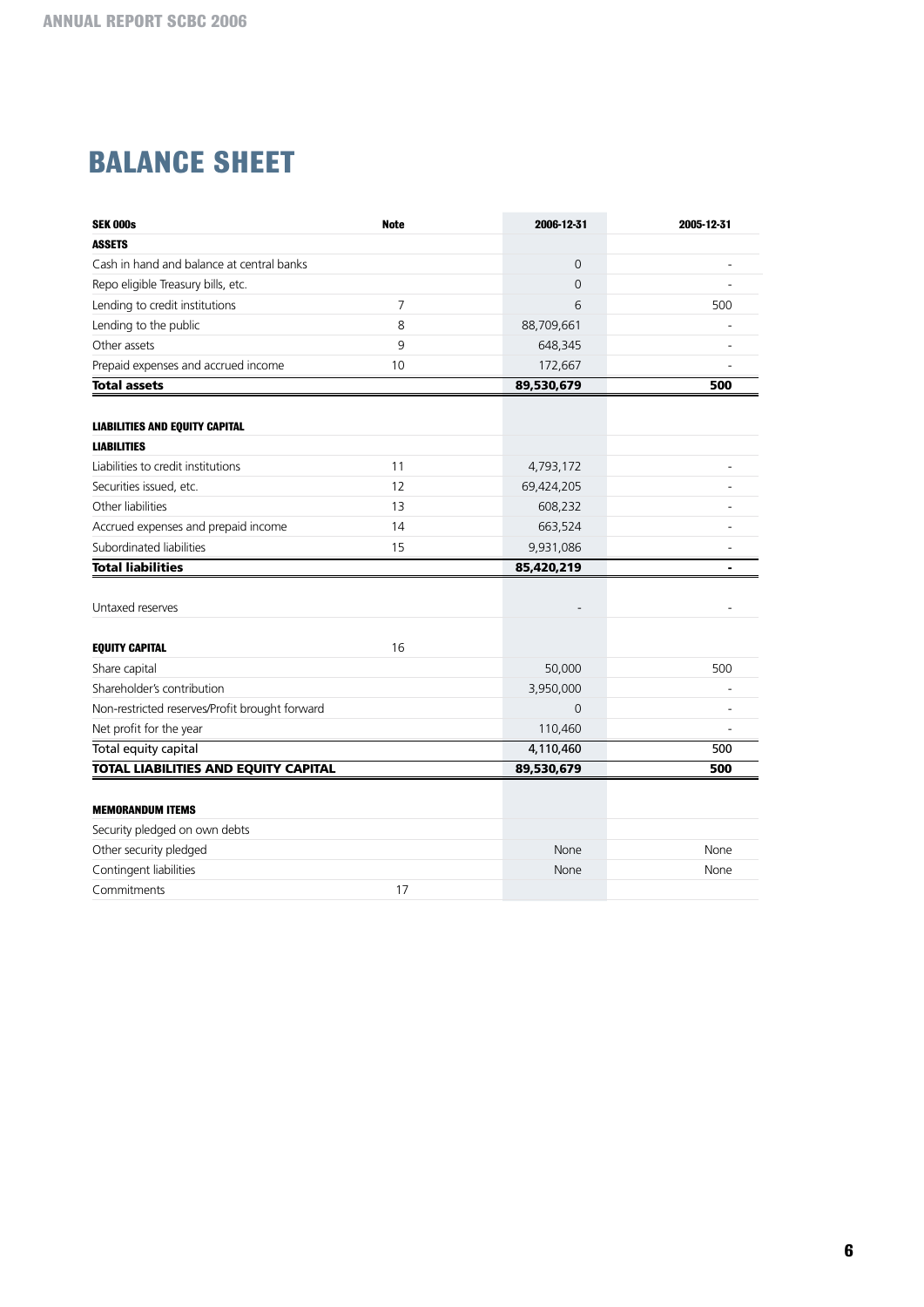# **CHANGES IN EQUITY CAPITAL**

| <b>SEK 000's</b>                            | 2006      | 2005 |
|---------------------------------------------|-----------|------|
| Equity capital at the beginning of the year | 500       | 100  |
| Shareholder's contribution                  | 3,950,000 | -    |
| New issue                                   | 49,500    | 400  |
| Net profit for the year                     | 110,460   |      |
| Equity capital at the end of the year       | 4,110,460 | 500  |

# **CASH FLOW ANALYSIS**

| <b>SEK 000s</b>                                     | 2006           | 2005           |
|-----------------------------------------------------|----------------|----------------|
| Liquid funds at the beginning of the year           | 500            | 100            |
| <b>CURRENT OPERATIONS</b>                           |                |                |
| Interest and commission received                    | 1,558,958      | 0              |
| Interest and commission paid                        | (1,436,106)    | 0              |
| Dividends received on shares and similar            |                |                |
| securities                                          |                |                |
| Receipts in respect of earlier written-off loans    | $\Omega$       | 0              |
| Payments to suppliers and employees                 | (119, 184)     | 0              |
| Income tax paid                                     | $\Omega$       | 0              |
| Change in subordinated debts                        | 9,931,086      | 0              |
| Change in lending to the public                     | (88, 709, 661) | 0              |
| Change in securities, current assets                | $\Omega$       | $\Omega$       |
| Change in debt to credit institutions               | 4,793,172      | 0              |
| Issue of long-term debt                             | 69,768,266     | 0              |
| Repayment of long-term debt                         | $\Omega$       | 0              |
| Issue of short-term debt                            | 0              | 0              |
| Repayment of short-term debt                        | $\Omega$       | $\Omega$       |
| Change in other assets and liabilities              | 213,475        | $\overline{0}$ |
| <b>Cash flow from current operations</b>            | (3,999,994)    | 0              |
| <b>INVESTMENT OPERATIONS</b>                        |                |                |
| Sales of tangible fixed assets                      | $\overline{0}$ | $\mathbf 0$    |
| Investments in tangible and intangible fixed assets | 0              | 0              |
| <b>Cash flow from investment operations</b>         | 0              | 0              |
|                                                     |                |                |
| <b>FINANCING OPERATIONS</b>                         |                |                |
| Dividend paid                                       | $\Omega$       | $\Omega$       |
| New issue                                           | 49,500         | 400            |
| Shareholder's contribution from Parent Company      | 3,950,000      | 0              |
| <b>Cash flow from financing operations</b>          | 3,999,500      | 400            |
|                                                     |                |                |
| Increase / Decrease in liquid funds                 | (494)          | 400            |
| Liquid funds at year-end                            | 6              | 500            |

Liquid funds are defined as cash and lending to credit institutions with a tenor not higher than three months.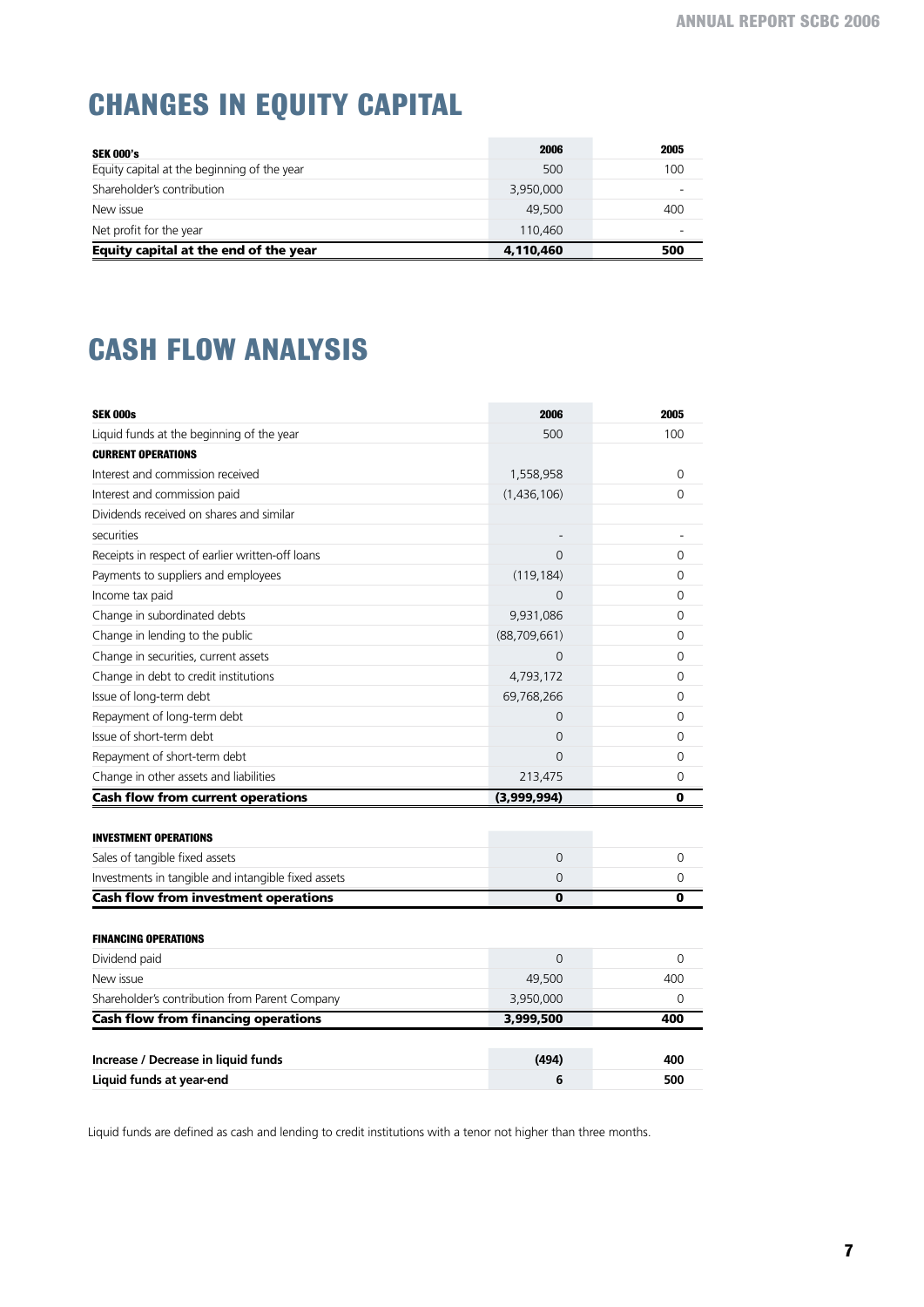# **capital adequacy analysis**

| <b>CAPITAL BASE (SEK 000s)</b> | 2006-12-31               |  |
|--------------------------------|--------------------------|--|
| Equity capital                 | 4,110,460                |  |
| New issue                      | $\overline{\phantom{a}}$ |  |
| Shareholder's contribution     | $\overline{\phantom{0}}$ |  |
|                                |                          |  |
| <b>Total primary capital</b>   | 4,110,460                |  |
|                                |                          |  |
| Total supplementary capital    | 0                        |  |

### **RISK-WEIGHTED AMOUNT (SEK 000s)**

|                            | Balance     | Off-balance | Total       | Risk-weighted amount |
|----------------------------|-------------|-------------|-------------|----------------------|
| Risk group                 | sheet items | sheet items | investments | 2006-12-31           |
| $A = 0\%$                  | 11,162,648  | 1,158,373   | 12,321,021  | $\Omega$             |
| $B = 20 \%$                | 6.527       | 484.498     | 491,025     | 98,205               |
| $C = 50 \%$                | 61,876,520  | 0           | 61,876,520  | 30,938,260           |
| $D = 100 %$                | 15,882,309  | 0           | 15,882,309  | 15,882,309           |
| Total risk-weighted amount |             |             |             | 46,918,774           |

| <b>CALCULATION OF CAPITAL RATIO</b> |            |  |
|-------------------------------------|------------|--|
| Primary capital, (SEK 000s)         | 4,110,460  |  |
| Capital base, (SEK 000s)            | 4,110,460  |  |
| Risk-weighted amount, (SEK 000s)    | 46,918,774 |  |
| Primary capital ratio, %            | 8,8        |  |
| Capital ratio, %                    | 8,8        |  |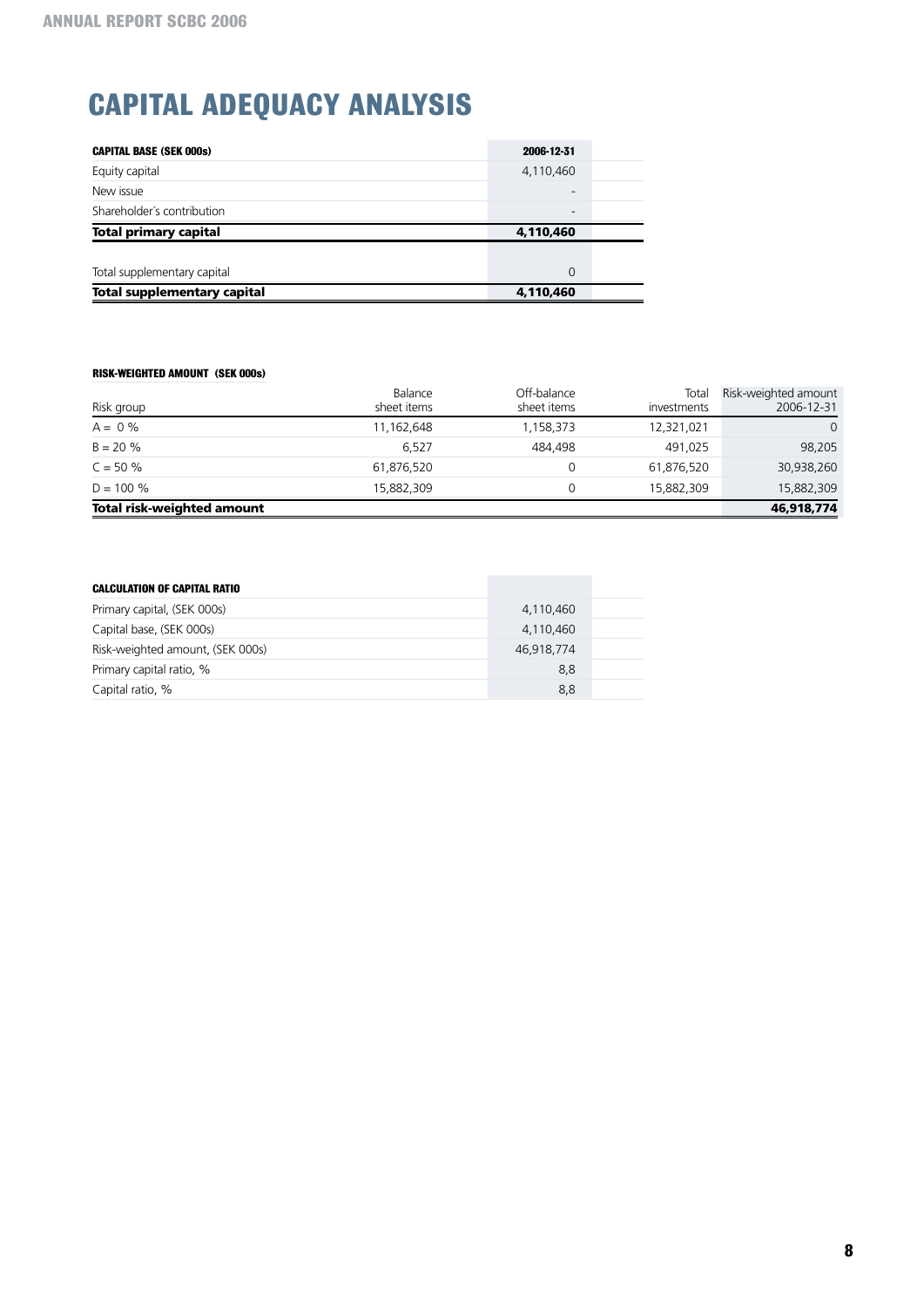# **Accounting Principles**

The annual report and accounts of the Swedish Covered Bond Corporation (SCBC) have been prepared in accordance with the provisions of the Annual Accounts Act concerning Credit Institutions and Securities Companies (ÅRKL), and comply with the directives and general guidelines (FFRS 2002:22) issued by the Swedish Financial Supervisory Authority, Finansinspektionen, with the supplements and adaptations in accordance with the transitional provisions for Finansinspektionen's directives and general guidelines (FFFS 2005:33). SCBC has been granted permission by Finansinspektionen to apply the older accounting regulations (FFFS 2002:22) when preparing the interim reports and annual report for 2006.

All amounts are shown in thousand Swedish krona (SEK 000s).

The accounting principles are unchanged from previous years.

## **Transition to new reporting standards, IFRS, from 2007**

SCBC will apply the International Financial Reporting standards (IFRS) from 1 January 2007.

### **General accounting principles**

### *Trade date accounting*

Securities both issued and acquired, including all derivative transactions, are reported at their historical cost on trade date, i.e. at the time when the essential risks and rights have passed between the parties. Lending and liabilities to credit institutions are accounted for as at settlement date.

#### *Hedge accounting*

SCBC consistently applies hedge accounting with acquisition valuation of hedged interest rate risks in financial assets and liabilities, both on and off balance sheet. Hedge accounting with acquisition valuation means that accounting for unrealised gains and losses is postponed.

### *Income accounting*

Income is reported in accordance with the Swedish Financial Accounting Standards Council's recommendation Income (RR11). Interest income is accounted for in accordance with the effective yield method. Interest income on doubtful loan claims is taken up as income on a cash basis, however.

Commission income is taken up as income on a current basis in accordance with the terms of agreement.

### **Financial instruments**

SCBC applies the recommendations issued by the Swedish Financial Accounting Standards Council on Financial instruments: Disclosure and presentation (RR27) when reporting financial instruments.

### *Financial fixed assets*

Loan claims are classified as financial fixed assets and reported in the balance sheet from their moment of lending at their historical costs, i.e. the amount lent to the borrower. Loan claims are thereafter reported at historical cost after deductions for amortisation and of provisions for probable loan losses. Probable loan losses are provided for according to the principles below.

#### *Provision for probable loan losses*

Provision for probable loan losses is made if the claim is doubtful, i.e. if based on occurrences and circumstances existing as at the balance sheet date, it seems probable that payments will not be made according to contract conditions. A loan claim is not normally considered doubtful if there is collateral which provides a satisfactory margin both for the principal and interest, including compensation for possible delays.

Actual losses during the year, provisions for probable loan losses and reversals of interest etc., which were taken up as income at the previous year's closing, are reported as loan losses.

Actual losses are losses where the amounts are defined or can almost certainly be determined.

According to agreement between SBAB and SCBC, SBAB undertakes to repurchase credits on which payment is overdue for more than 60 days, why no reservation need has occured during 2006.

#### Individually assessed loan claims

The corporate market portfolio is individually assessed. Provision against probable losses is accounted for both by the difference between the acquisition loan amount and the amount deemed likely to be recovered.

#### Collective valuation of individually assessed loan claims

Where it is considered probable that loan losses have occurred in a group of loan claims, which should be assessed individually, but where losses still cannot be classified as individual claims, a collective group provision against these loan losses has been made. Within SCBC this provision is primarily aimed at covered yet unidentified risks in the corporate customer portfolios smaller loans in locations assessed as weak by SCBC.

#### Collective valuation of homogenous groups of loan claims

The loans in the retail market portfolio consist of a large number of loans, each relatively limited in value and with similar credit risk. Provisions for probable loan losses in this portfolio are partly based on non-performing loans at the balance sheet date and partly on a component designed to compensate for the risk of misjudgments being made due to the automatic analysis of payment ability and of property valuations taking place at a distance.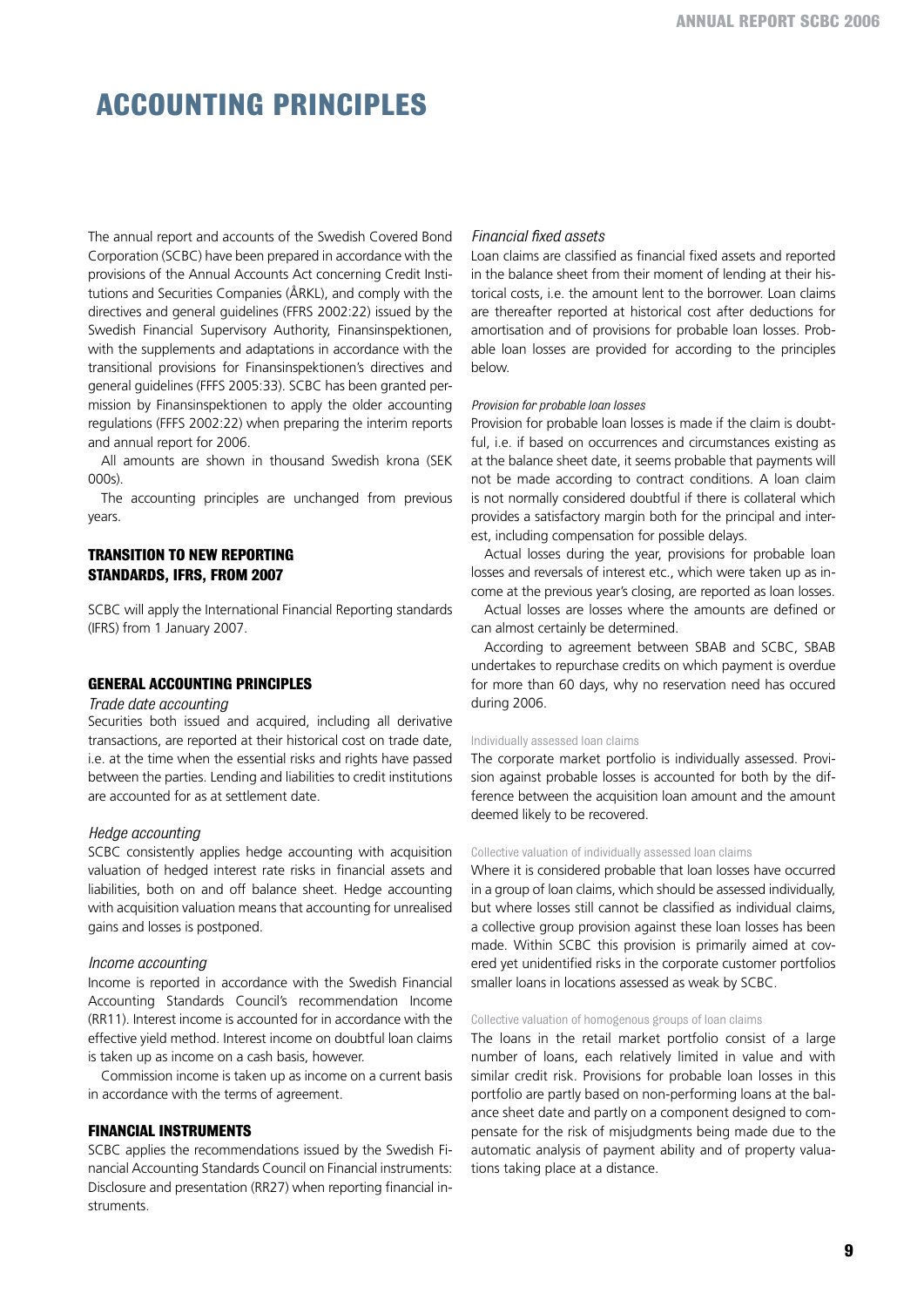#### *Restructured loan claims*

A restructured loan claim is a claim where SCBC has given some sort of concession due to a shortfall in the borrower's ability to pay.

#### *Interest compensation on prepayment of loans*

Borrowers who prepay loans pay interest compensation intended to cover the cost SCBC incurs. The interest compensation received is distributed over the remaining term.

### *Financial current assets*

Lending to credit institutions and financial instruments that are not intended to be held until maturity are classified as financial current assets.

For financial instruments held in the course of management of interest rate risks in borrowing operations, hedge accounting is applied with acquisition valuation, which in this case means valuation at the accrued acquisition value. Assets in trading stocks are valued at fair value. Other interest-bearing financial assets are valued at the lowest of the accrued historical value and fair value, i.e. the lower of cost or market. Realised income and unrealised changes in value on these instruments are reported in the income statement under the heading Net result of financial transactions.

Accrued acquisition value means the present value of future payments discounted by the effective acquisition interest rate. This method takes account of acquisitions above and below par by spreading them over the remaining term of the instrument. Interest payments received plus the change in the accrued acquisition value during the year is reported as interest income.

#### *Financial liabilities*

Financial liabilities are reported at their accrued acquisition value. Any premium or discount at the time of issue of a bond is distributed over the tenor of the bond in such a manner as to obtain an effective annual interest rate.

Realised capital gains and losses from repurchases of SCBC benchmark bonds are distributed over the repurchased bond's remaining interest fixation period when repurchases are made as part of the management of interest rate risks in funding operations or as an exchange of debt.

Otherwise, realised capital gains and losses from repurchases are reported directly in the income statement.

Bond issues with connected repurchase agreements, "repos", are regarded as short-term borrowing, with the price differential constituting the interest expense for the period.

### **Derivative instruments**

SCBC uses derivatives with the aim of eliminating interest and currency risks in lending and borrowing at fixed interest rates. These are part of the hedge accounting and are therefore reported at the historical cost or where appropriate at accrued acquisition value.

The result of forward transactions is distributed over the remaining interest fixation period of the hedged asset or liability. Exchange gains and exchange losses on derivatives that have occurred on premature liquidation of hedge relations are reported directly in the income statement.

Derivative transactions with a positive value on closing date are reported in the item Other assets and transactions with a negative value are reported in the item Other liabilities.

## **Miscellaneous**

# *Valuation of claims, liabilities*

*and derivatives in foreign currencies* 

SCBC applies the Swedish Financial Accounting Standards Council's recommendations on the Reporting of the Effects or Changes in Exchange Rates (RR8). Receivables and liabilities in foreign currency are valued at the closing-day rate.

#### *Taxes*

SCBC applies the Swedish Financial Accounting Standards Councils' recommendation Income Taxes (RR9). Total tax consists of current tax and deferred tax. Current tax includes tax which is to be paid or received for the present year and adjustments of current tax for previous years. Deferred tax is estimated according to the balance sheet method based on temporary differences between the reported and taxable values of assets and liabilities.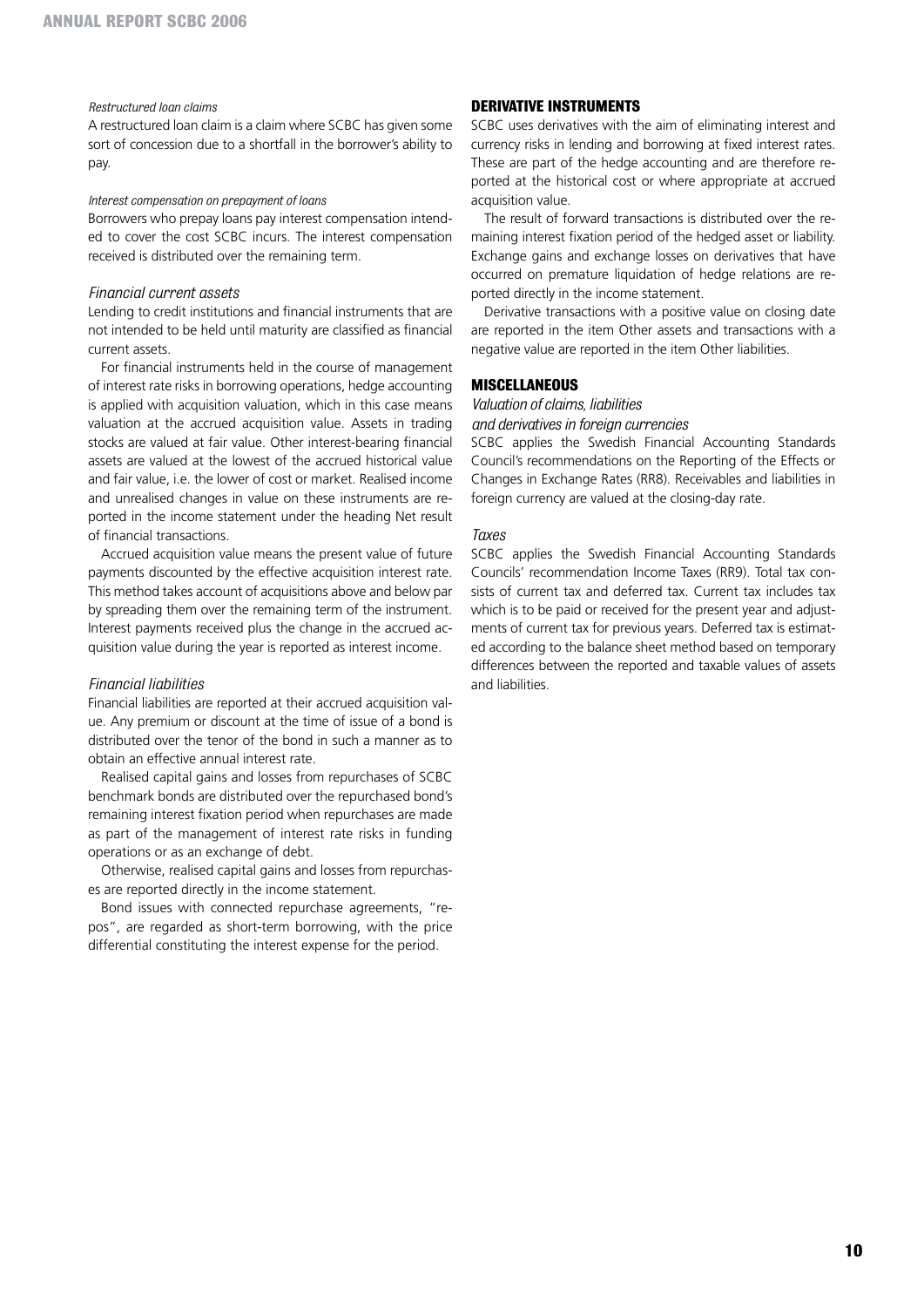# **noteS TO THE INCOME STATEMENT AND BALANCE SHEET**

| NOTE <sub>1</sub> | <b>NET INTEREST INCOME</b>         | 2006      | 2005 |
|-------------------|------------------------------------|-----------|------|
|                   | Interest income                    |           |      |
|                   | Lending to credit institutions     | 632       | ۰    |
|                   | Lending to the public              | 1,773,937 |      |
|                   | Interest-bearing securities        | $\Omega$  | ۰    |
|                   | <b>Total</b>                       | 1,774,569 |      |
|                   | Interest expense                   |           |      |
|                   | Liabilities to credit institutions | 104,830   | ۰    |
|                   | Borrowing from the public          | $\Omega$  | ۰    |
|                   | Interest-bearing securities        | 872,570   |      |
|                   | Subordinated debt                  | 489,652   | ۰    |
|                   | Other                              | 0         |      |
|                   | <b>Total</b>                       | 1,467,052 |      |
|                   | Net interest income                | 307,517   |      |

The average interest rate on lending to the public during the year was 3.70% (-).

| <b>AVERAGE BALANCES FOR THE ITEMS ABOVE</b> | 2006       | 2005 |  |
|---------------------------------------------|------------|------|--|
| Lending to credit institutions              | 3.247      |      |  |
| Lending to the public                       | 47,954,841 |      |  |
| Interest-bearing securities                 | 0          |      |  |
| Liabilites to credit institutions           | 4,238,014  |      |  |
| Borrowing from the public                   | 0          |      |  |
| Interest-bearing securities                 | 28,438,669 |      |  |

| NOTE <sub>2</sub> | <b>COMMISSION INCOME</b> | 2006  | 2005                     |  |
|-------------------|--------------------------|-------|--------------------------|--|
|                   | Commission on lending    |       | $\overline{\phantom{0}}$ |  |
|                   | <b>Total</b>             | 2.723 | $\overline{\phantom{a}}$ |  |

| NOTE <sub>3</sub> | <b>COMMISSION EXPENSES</b> | 2006 | 2005 |  |
|-------------------|----------------------------|------|------|--|
|                   | Other commissions          |      | -    |  |
|                   | Total                      |      |      |  |

| <b>NOT 4</b> | <b>GENERAL ADMINISTRATION EXPENSES</b> | 2006    | 2005 |  |
|--------------|----------------------------------------|---------|------|--|
|              | Other administration expenses          | 156.798 | -    |  |
|              | Total                                  | 156,798 |      |  |

*SBAB is responsible for day-to-day administrative services in accordance with the outsourcing agreement between SBAB and SCBC. SCBC has an employed CEO who takes care of day-to-day administration in consultation with the management of the Parent Company. No salary or other payments are made by the company.*

| <b>NOT 5</b> | <b>OTHER OPERATING EXPENSES</b> | 2006 | 2005 |  |
|--------------|---------------------------------|------|------|--|
|              | Other operating expenses        | 19   | -    |  |
|              | Total                           | 19   |      |  |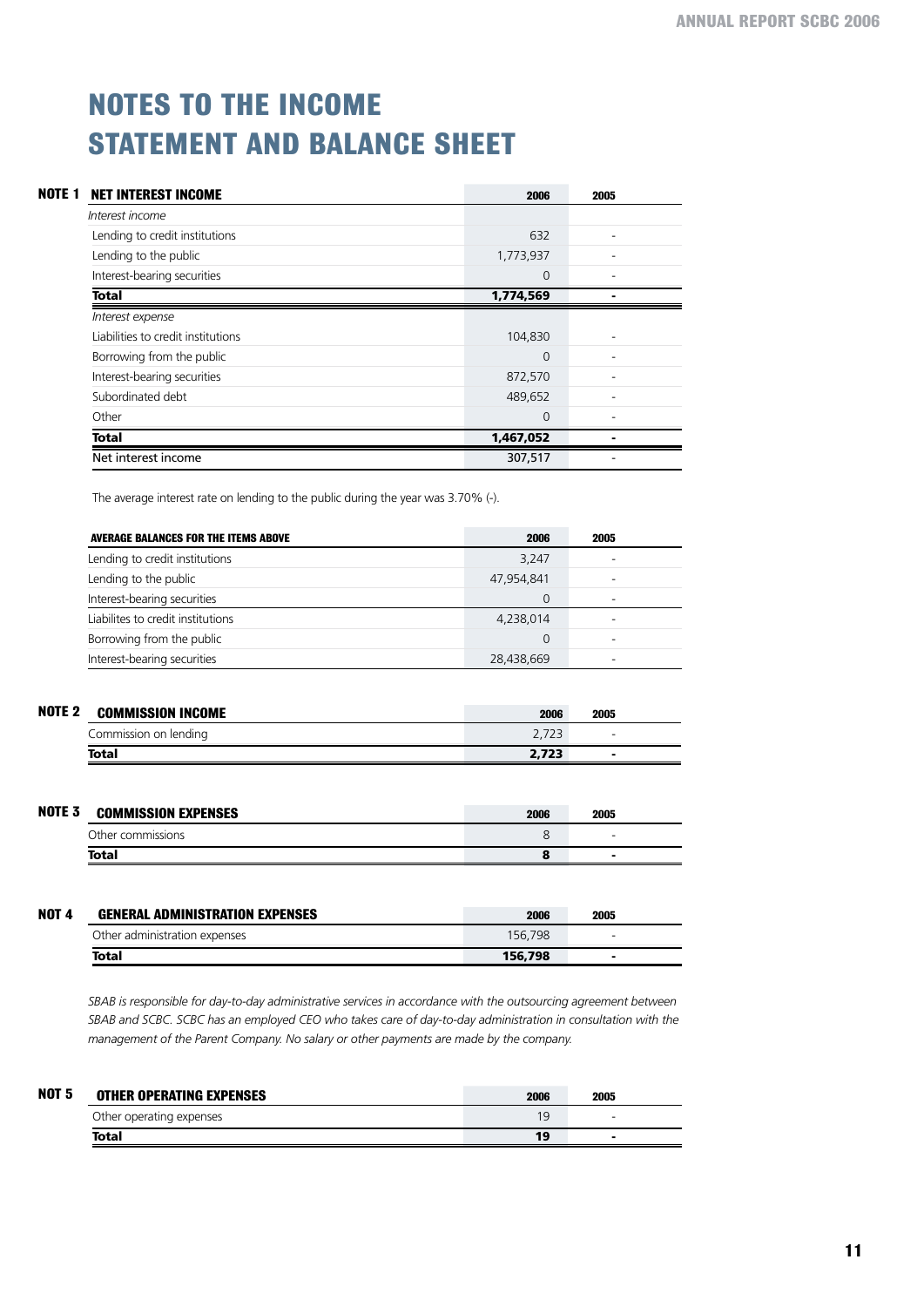| <b>TAX ON PROFIT FOR THE YEAR</b>                                 | 2006                     | 2005                     |
|-------------------------------------------------------------------|--------------------------|--------------------------|
| Result before tax                                                 | 153,416                  |                          |
| Non-deductible expenses                                           |                          | ٠                        |
| Non taxable income                                                |                          |                          |
| Taxable supplements                                               | $\overline{\phantom{a}}$ | $\overline{\phantom{a}}$ |
| Taxable income                                                    | 153,416                  |                          |
| Current tax rate                                                  | 28%                      | 28%                      |
| Tax on profit for the year                                        | 42,957                   |                          |
| - of which tax cost for the period                                | 42,957                   |                          |
| - of which tax adjustments attributable to previous years         |                          | ÷                        |
| Deferred tax                                                      |                          | $\overline{\phantom{a}}$ |
| <b>LENDING TO CREDIT INSTITUTIONS</b>                             | 2006                     | 2005                     |
| Outstanding claims distributed by remaining term, net book value  |                          |                          |
| Payable on demand                                                 | 6                        | 500                      |
| At most 3 months                                                  | $\mathbf{0}$             | 0                        |
| Total credit institutions                                         | 6                        | 500                      |
| Average remaining term, years                                     | 0,0                      | 0,0                      |
| Group companies                                                   |                          |                          |
| <b>Total</b>                                                      | 6                        | 500                      |
|                                                                   |                          |                          |
| <b>LENDING TO THE PUBLIC</b>                                      | 2006                     | 2005                     |
| Opening balance                                                   |                          |                          |
| Transferred from Parent Company                                   | 104,806,140              |                          |
| Amortisation, writing-off,                                        |                          |                          |
| redemption and transferred back to Parent Company                 | (16,096,479)             |                          |
| Closing balance                                                   | 88,709,661               | ÷                        |
| Provision for probable loan losses                                |                          | ÷                        |
| Closing balance                                                   | 88,709,661               | $\overline{\phantom{a}}$ |
| - Subordinated assets                                             |                          | $\overline{\phantom{a}}$ |
| Claims outstanding distributed by remaining terms, net book value |                          |                          |
| Payable on demand                                                 |                          |                          |
| At most 3 months                                                  | 12,482,395               |                          |
| More than 3 months but at most 1 year                             | 41,340,891               |                          |
| More than 1 year but at most 5 years                              | 31,811,149               | $\overline{\phantom{a}}$ |
| More than 5 years                                                 | 3,075,226                | $\overline{\phantom{a}}$ |
| Total                                                             | 88,709,661               |                          |
| Average remaining term, years                                     | 1,5                      |                          |
|                                                                   |                          |                          |
|                                                                   | 2006                     | 2005                     |
| <b>DISTRIBUTION OF LENDING BY CATEGORY OF BORROWER</b>            |                          |                          |
| Municipal multi-family dwellings                                  | 8,365,095                |                          |
| Tenant-owner associations                                         | 14,398,654               |                          |
| Private multi-family dwellings                                    | 9,202,848                | $\overline{\phantom{a}}$ |
| Single-family dwellings and holiday homes                         | 40,899,750               | $\overline{\phantom{a}}$ |
| Tenant-owned apartments                                           | 15,843,314               | $\overline{\phantom{a}}$ |
| Commercial properties                                             |                          | $\overline{\phantom{a}}$ |
| Provision for probable loan losses                                |                          | $\overline{a}$           |
| <b>Total</b>                                                      | 88 709 661               | ÷                        |
| Proportion of loans covered by a Government or                    |                          |                          |
| municipal guarantee in per cent                                   | 0,1                      | $\overline{\phantom{a}}$ |
| Average fixed-interest term, years                                | 0,0                      | $\overline{\phantom{a}}$ |

*If prepayment occurs during the interest fixation period, SCBC has the right to receive interest compensation. The size of the compensation in the case of retail market loans is based on the interest rate on the loan compared with the interest rate on Government bonds/treasury bills with a comparable remaining term up to the interest adjustment date +1 per cent. In other cases, the comparable interest rate is shown by current loan conditions. In addition to mortgage security in pledged property, SCBC has received a Government or municipal guarantee as collateral for the borrower's commitments. The proportion of loans covered by this type of guarantee is shown in the table above. SEK 84,336 million of the loan portfolio is collateral for covered bonds of SEK 69,424 million. At the end of the year, SCBC's loans to leading executives amounted to SEK 1.0 million. These loans are covered by bank-standard security.*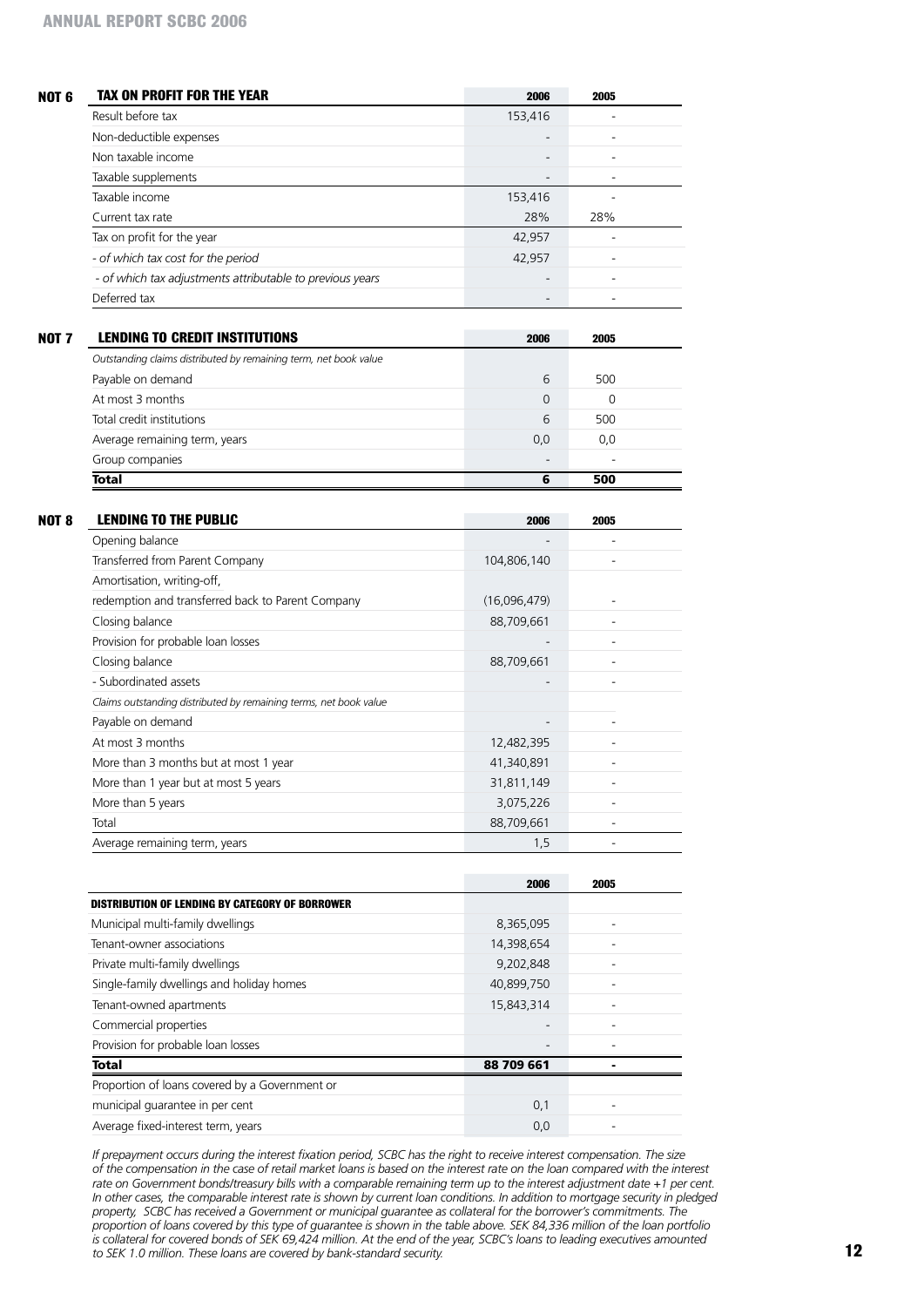| NOT 9 | <b>OTHER ASSETS</b> | 2006    | 2005           |
|-------|---------------------|---------|----------------|
|       | Interest due        | 45,668  | -              |
|       | <b>Derivatives</b>  | 602.677 | ۰              |
|       | Total               | 648,345 | $\blacksquare$ |

*SCBC uses derivatives in order to eliminate interest rate and currency risks in fixed-intererst lending and borrowing.* 

| NOT 10 | <b>PREPAID EXPENSES AND ACCRUED INCOME</b> | 2006    | 2005 |  |
|--------|--------------------------------------------|---------|------|--|
|        | Prepaid expenses                           |         |      |  |
|        | Acrrued interest income                    | 170.872 |      |  |
|        | Other accrued income                       | 1.795   |      |  |
|        | <b>Total</b>                               | 172,667 |      |  |
|        |                                            |         |      |  |

| <b>NOT 11</b> | <b>LIABILITIES TO CREDIT INSTITUTIONS</b>  | 2006      | 2005 |  |
|---------------|--------------------------------------------|-----------|------|--|
|               | Outstanding liabilities by remaining term, |           |      |  |
|               | book value                                 |           |      |  |
|               | Payable on demand                          |           | -    |  |
|               | At most 3 months                           | 4,793,172 |      |  |
|               | Total                                      | 4,793,172 | -    |  |
|               | Average remaining term, years              | 0,0       |      |  |

| SECURITIES ISSUED, ETC.                           | 2006       | 2005 |  |
|---------------------------------------------------|------------|------|--|
| Swedish bond loans                                | 46,100,280 |      |  |
| Acrrued price differences on Swedish bonds issued | 859,843    |      |  |
| <b>Total</b>                                      | 46,960,123 |      |  |
| Foreign bond loans                                | 22,469,139 |      |  |
| Accrued price differences on foreign bonds issued | (5,057)    |      |  |
| <b>Total</b>                                      | 22,464,082 |      |  |
| Total securities issued, etc.                     | 69,424,205 |      |  |
| of which:                                         |            |      |  |
| Group companies                                   |            |      |  |
| Securities issued, etc.                           |            |      |  |
| distributed by remaining term, book value         |            |      |  |
| At most 1 year                                    | 14,991,597 |      |  |
| Longer than 1 year but at most 5 years            | 50,484,053 |      |  |
| Longer than 5 years but at most 10 years          | 3,401,766  |      |  |
| Longer than 10 years                              | 546,789    |      |  |
| Total                                             | 69,424,205 |      |  |
| Average remaining term, years                     | 2,8        |      |  |
| Average remaining fixed-interest term, years      | 2,8        |      |  |

|        | <b>OTHER LIABILITIES</b> | 2006    | 2005 |
|--------|--------------------------|---------|------|
| NOT 13 | Tax liabilities          | 42,957  | -    |
|        | Liabilities to borrowers | 213,184 | -    |
|        | <b>Derivatives</b>       | 351,800 | -    |
|        | Other                    | 291     | -    |
|        | <b>Total</b>             | 608,232 |      |

*SCBC uses derivatives with a view to eliminating interest rate and currency risks in fixed-interest lending and borrowing.*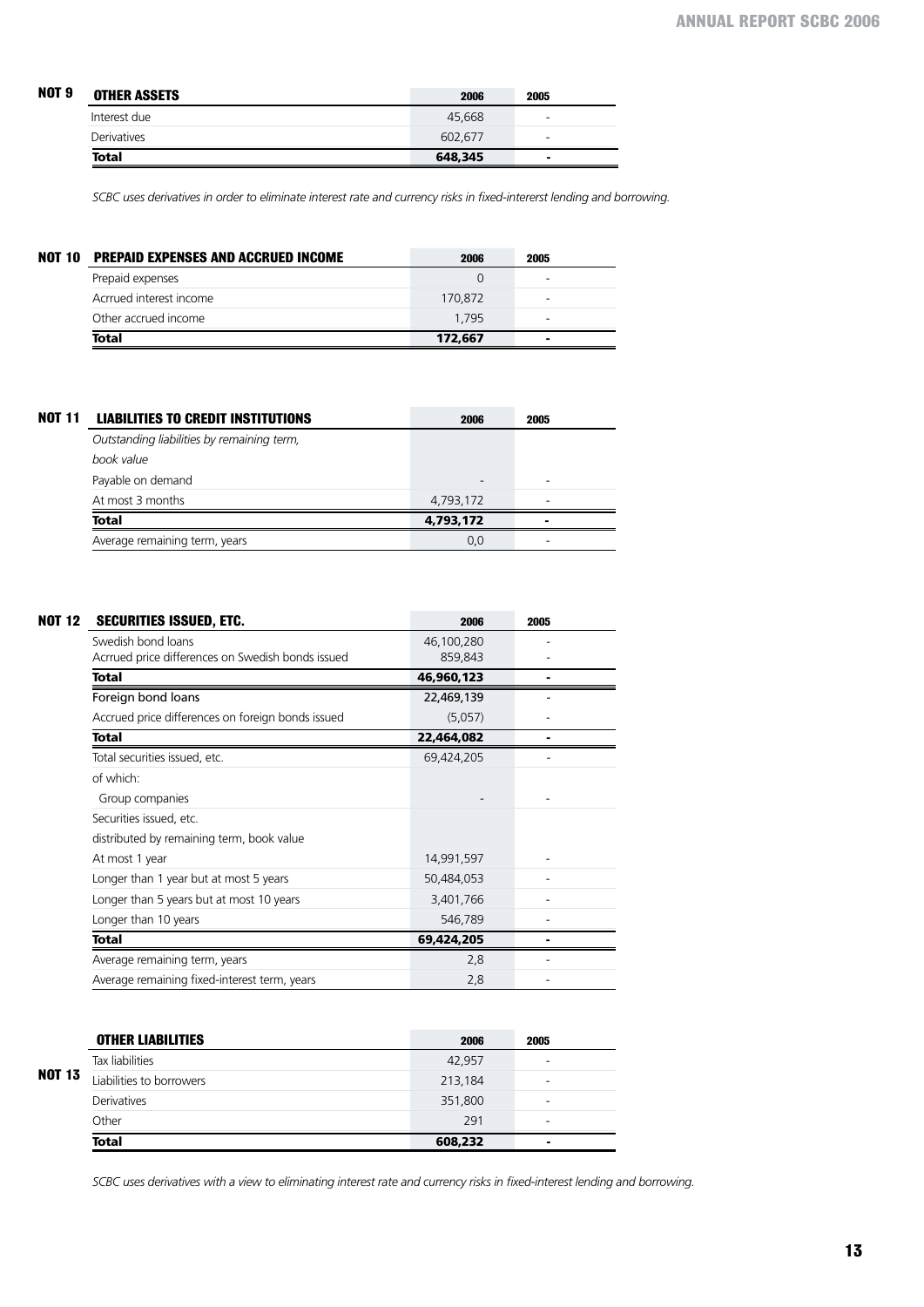| <b>NOT 14</b> | <b>ACCRUED EXPENSES AND PREPAID INCOME</b> | 2006    | 2005                     |  |
|---------------|--------------------------------------------|---------|--------------------------|--|
|               | Accrued interest expense                   | 625.892 | -                        |  |
|               | Other accrued expenses                     | 37.632  | $\overline{\phantom{0}}$ |  |
|               | <b>Total</b>                               | 663,524 | $\overline{\phantom{0}}$ |  |

| <b>NOT 15 SUBORDINATED DEBT</b> | <b>BOOK VALUE</b> |      |  |
|---------------------------------|-------------------|------|--|
| <b>LOAN DESIGNATION</b>         | 2006              | 2005 |  |
| Subordinated debt               | 9 9 3 1 . 0 8 6   |      |  |
| <b>Total</b>                    | 9,931,086         |      |  |

*Subordinated debenture loans are issued by the Parent Company Subordinated debenture loans are subordinate to the company's other debts, which means that they carry an entitlement to payment only when other creditors have received payment.*

#### **Conditions for subordination**

In the event of the company's bankruptcy or liquidiation, the holders of subordinated debentures will only receive payment *from the company's assets after other claims have been met.*

# **NOT 16 EQUITY C**

*The share capital amounts to SEK 50,000,000 divided into 500,000 shares at a nominal value of SEK 100. All shares are owned by the Parent Company the Swedish Housing Finance Corporation, SBAB (company reg. no. 556253-7513). Distributable equity capital in SCBC amounts to SEK 4,060,460,000. Dividend is proposed by the Board in accordance with the provisions of the Companies Act and is determined by the Annual General Meeting. It was decided not to pay dividend in 2006.*

|                                              | Share<br>capital | Shareholders<br>contribution | Profit of<br>the year    | Total equity<br>capital |
|----------------------------------------------|------------------|------------------------------|--------------------------|-------------------------|
| Equity capital at the beginning of the year. | 500              |                              |                          | 500                     |
| Profit brought forward for 2005              |                  |                              |                          |                         |
| New issue                                    | 49,500           | ٠                            | $\overline{\phantom{0}}$ | 49,500                  |
| Shareholder's contribution                   |                  | 3,950,000                    |                          | 3,950,000               |
| Dividend                                     |                  |                              | $\overline{\phantom{0}}$ |                         |
| Profit for the year                          |                  |                              | 110,460                  | 110,460                 |
| Equity capital at the end of the year        | 50,000           | 3,950,000                    | 110,460                  | 4,110,460               |

*The shareholder's contributions are conditional and the Parent Company the Swedish Housing Finance Corporation,*  SBAB, has a right to receive repayment of the contribution from SCBC's disposable profits provided that the Annual *General Meeting has given its approval.*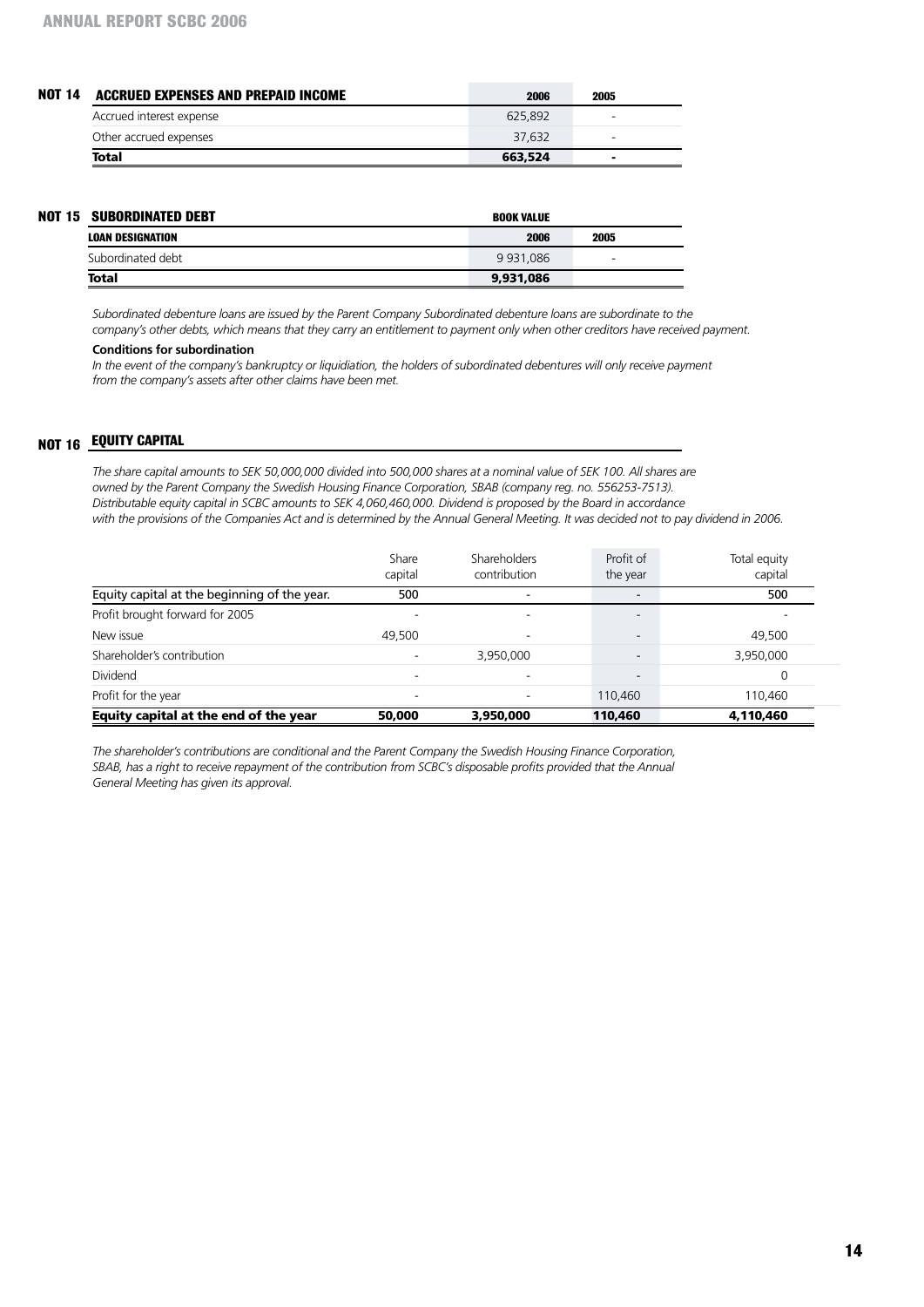#### **Commitments 2006 Not 17**

|                                                                     | NOM AMOUNT  |  |
|---------------------------------------------------------------------|-------------|--|
|                                                                     |             |  |
| Commitments on future payments                                      |             |  |
| - Agreements on purchases and sales of forward securities contracts |             |  |
| - Other commitments on future payments                              |             |  |
| Interest rate and exchange-rate related contracts                   |             |  |
| - Interest rate futures                                             |             |  |
| - Interest rate swaps                                               | 171,792,330 |  |
| - Interest rate and currency swaps                                  | 22,869,535  |  |
| - Equity-linked derivative contracts                                |             |  |
| Other commitments                                                   |             |  |
| - Loans granted but not realised                                    |             |  |
| - Unused portion of granted credit facilities                       |             |  |
| - Other commitments                                                 |             |  |
| Total                                                               | 194,661,865 |  |

*To limit the potential counterparty risk in derivative transactions, SCBC has entered into a number of collateral agreements, which means that the parties have agreed beforehand on providing acceptable collateral for exposures exceeding a certain threshold value.*

#### **Book and fair values of items both off and on the balance sheet Not 18**

|                                           |                      |                             |                          | 2006                        |
|-------------------------------------------|----------------------|-----------------------------|--------------------------|-----------------------------|
|                                           |                      | <b>CURRENT</b>              |                          | <b>FIXED</b>                |
| <b>ASSETS</b>                             | <b>BOOK</b><br>VALUE | <b>FAIR</b><br><b>VALUE</b> | <b>BOOK</b><br>VALUE     | <b>FAIR</b><br><b>VALUE</b> |
| Cash in hand and balance at central banks | $\Omega$             | $\Omega$                    | $\overline{\phantom{a}}$ | ۰                           |
| Repo eligible Treasury bills, etc.        | 0                    | 0                           |                          |                             |
| Lending to credit institutions            | 6                    | 6                           |                          | ۰                           |
| Lending to the public                     |                      |                             | 88,709,661               | 89,806,908                  |
| Other assets                              | 648,345              | 618,724                     | $\overline{\phantom{a}}$ | ۰                           |
| Prepaid expenses                          |                      |                             |                          |                             |
| and accrued income                        | 172,667              | 172,667                     |                          |                             |
| <b>Total assets</b>                       | 821,018              | 791,397                     | 88,709,661               | 89,806,908                  |
|                                           |                      |                             |                          |                             |
|                                           | <b>BOOK</b>          | <b>FAIR</b>                 |                          |                             |
| <b>LIABILITIES</b>                        | VALUE                | <b>VALUE</b>                |                          |                             |

| <b>LIABILITIES</b>                 | <b>VALUE</b> | <b>VALUE</b> |  |
|------------------------------------|--------------|--------------|--|
| Liabilities to credit institutions | 4,793,172    | 4,793,172    |  |
| Securities issued, etc.            | 69,424,205   | 68,767,193   |  |
| Other liabilities                  | 608,232      | 1,132,692    |  |
| Accrued expenses and               |              |              |  |
| prepaid income                     | 663,524      | 663,524      |  |
| Subordinated liabilities           | 9,931,086    | 9,931,086    |  |
| <b>Total liabilities</b>           | 85,420,219   | 85,287,667   |  |

| DURATION           | <b>Years</b> |
|--------------------|--------------|
| Assets, years      | ے ،          |
| Liabilities, years | ب رے         |

In order to arrive at the fair value of borrowing and lending at fixed interest rates, the future cash flows from the year-end up to the first interest *rate adjustments have been discounted to give a present value. When calculating the present value of SCBC's lending, the interest rates on SCBC's*  borrowing at year-end have been used as the discount rate with a supplement for administration expenses. When calculating the present value *of SCBC's borrowing, the interest rates on SCBC's borrowing at year-end have been used as the discount rate. It should be noted that reported information of fair value does not constitute an evaluation of SCBC as a company.*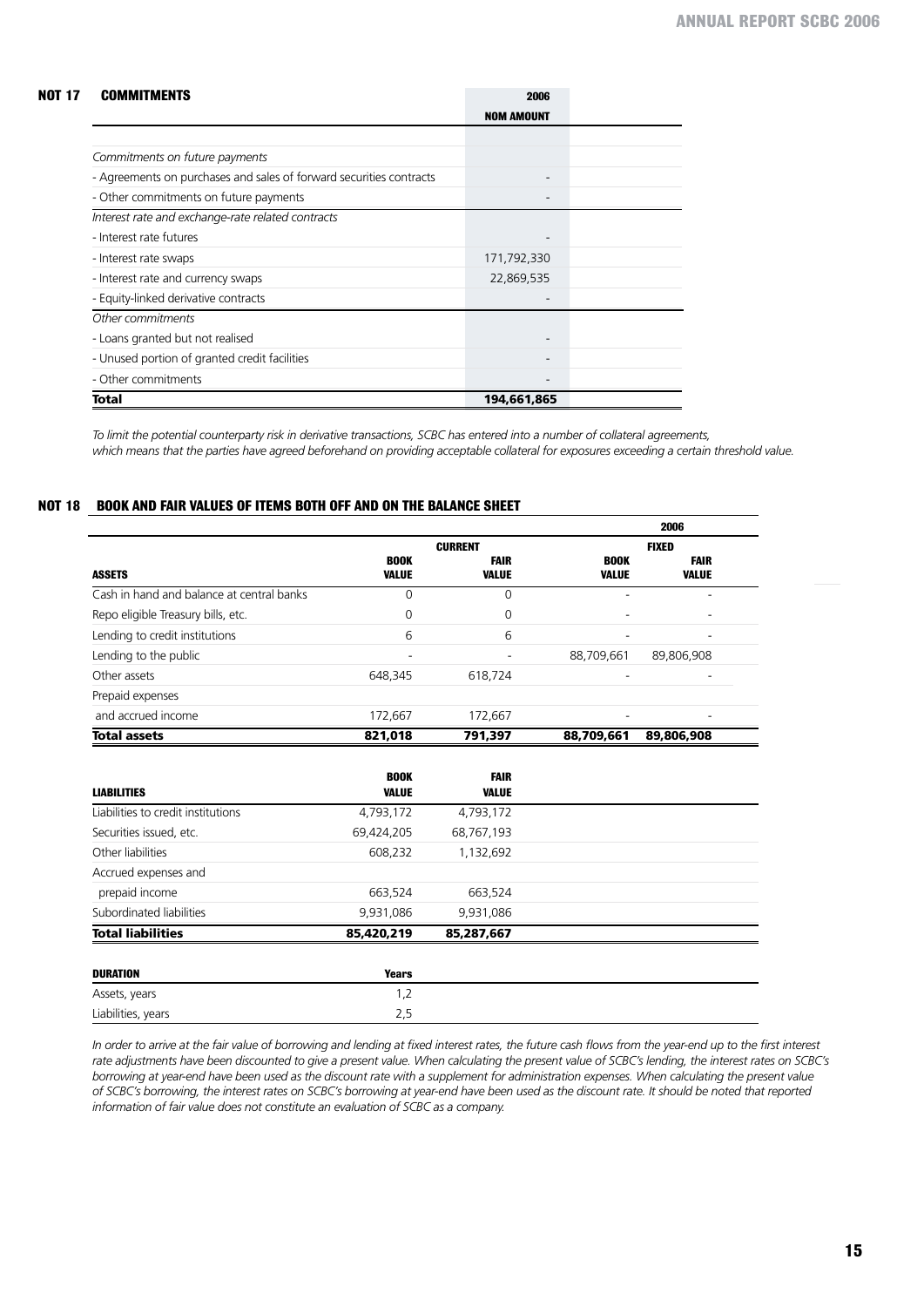# **Not 19**

| <b>BOOK, FAIR AND NOMINAL VALUES OF DERIVATIVE INSTRUMENTS</b> | 2006                 |                  |               |
|----------------------------------------------------------------|----------------------|------------------|---------------|
| <b>DERIVATIVES WITH POSITIVE VALUES OR ZERO VALUE</b>          | <b>BOOK</b><br>VALUE | NOMINAL<br>VALUE | FAIR<br>VALUE |
| - taken up in the balance sheet in whole or in part            |                      |                  |               |
| < 1 year interest-rate swaps                                   | 97.348               | 14,150,000       | 78.946        |
| > 1 year interest rate swaps                                   | 505.329              | 108,697,084      | 494,110       |
| < 1 year interest and currency swaps                           |                      | $\Omega$         | $\Omega$      |
| > 1 year interest rate and currency swaps                      | 0                    | $\Omega$         | $\Omega$      |
| < 1 year equity-linked derivative contracts                    | O                    | ∩                | $\Omega$      |
| > 1 year equity-linked derivatie contracts                     | 0                    | $\Omega$         | $\Omega$      |
| <b>Total</b>                                                   | 602,677              | 122,847,084      | 573,056       |

| <b>DERIVATIVE INSTRUMENTS WITH NEGATIVE VALUES</b>  | <b>BOOK</b><br><b>VALUE</b> | NOMINAL<br><b>VALUE</b> | <b>FAIR</b><br>VALUE |  |
|-----------------------------------------------------|-----------------------------|-------------------------|----------------------|--|
| - taken up in the balance sheet in whole or in part |                             |                         |                      |  |
| < 1 year interest-rate swaps                        | 183                         | 305,000                 | 1,557                |  |
| > 1 year interest rate swaps                        | 33,702                      | 48,640,246              | 483,271              |  |
| < 1 year interest and currency swaps                | 0                           | 0                       | $\Omega$             |  |
| > 1 year interest rate and currency swaps           | 317,915                     | 22,869,535              | 391.432              |  |
| < 1 year equity-linked derivative contracts         | ۰                           | -                       |                      |  |
| > 1 year equity-linked derivative contracts         | 0                           |                         | $\Omega$             |  |
| <b>Total</b>                                        | 351,800                     | 71,814,781              | 876,260              |  |

*Derivative instruments for hedge accounting, see accounting principles - Derivative instruments.*

|                                    |                | <b>FIXED-INTEREST TERMS FOR FINANCIAL ASSETS AND LIABILITIES</b> |                |               |                | 2006        |               |
|------------------------------------|----------------|------------------------------------------------------------------|----------------|---------------|----------------|-------------|---------------|
|                                    | interest terms | <b>Without fixed</b><br><3 months                                | 3-6 months     | 6-12 months   | 1-5 years      | >5 years    | <b>Total</b>  |
| <b>ASSETS</b>                      |                |                                                                  |                |               |                |             |               |
| Cash in hand and                   |                |                                                                  |                |               |                |             |               |
| balance at central banks           |                | $\mathbf 0$                                                      |                |               |                |             | 0             |
| Repo eligible Treasury bills       |                | 0                                                                |                |               |                |             | 0             |
| Lending to credit institutions     |                | 6                                                                |                |               |                |             | 6             |
| Lending to the public              |                | 39,804,787                                                       | 5,182,500      | 9,063,923     | 31,583,225     | 3,075,226   | 88,709,661    |
| Other assets                       | 58 037         | (11, 711, 164)                                                   | (12, 179, 874) | 7,279,592     | 17,324,131     | 50,290      | 821,012       |
| - of which derivatives             | 0              | (11, 870, 778)                                                   | (12, 180, 558) | 7,279,592     | 17,324,131     | 50,290      | 602,677       |
| <b>Total financial assets</b>      | 58 037         | 28,093,629                                                       | (6,997,374)    | 16,343,515    | 48,907,356     | 3,125,516   | 89,530,679    |
| <b>LIABILITIES</b>                 |                |                                                                  |                |               |                |             |               |
| Liabilities to credit institutions |                | 4,793,172                                                        |                |               |                |             | 4,793,172     |
| Securities issued, etc.            |                | 0                                                                | 0              | 14,991,597    | 50,484,053     | 3,948,555   | 69,424,205    |
| Other liabilities                  | 294,068        | 40,659,724                                                       | 5,301,833      | (7, 713, 608) | (33,338,336)   | (3,931,925) | 1,271,756     |
| - of which derivatives             | 0              | 40,656,097                                                       | 5,299,844      | (7, 813, 949) | (33, 840, 078) | (3,950,114) | 351,800       |
| Subordinated debt                  |                | 9,931,086                                                        |                |               | 0              | 0           | 9 9 3 1 0 8 6 |
| <b>Total financial liabilities</b> | 294,068        | 55,383,982                                                       | 5,301,833      | 7,277,989     | 17, 145, 717   | 16,630      | 85,420,219    |

*The fixed-interest rate for assets and liabilties that are amortised is calculated as the period up to the date the respective amortisation is due.*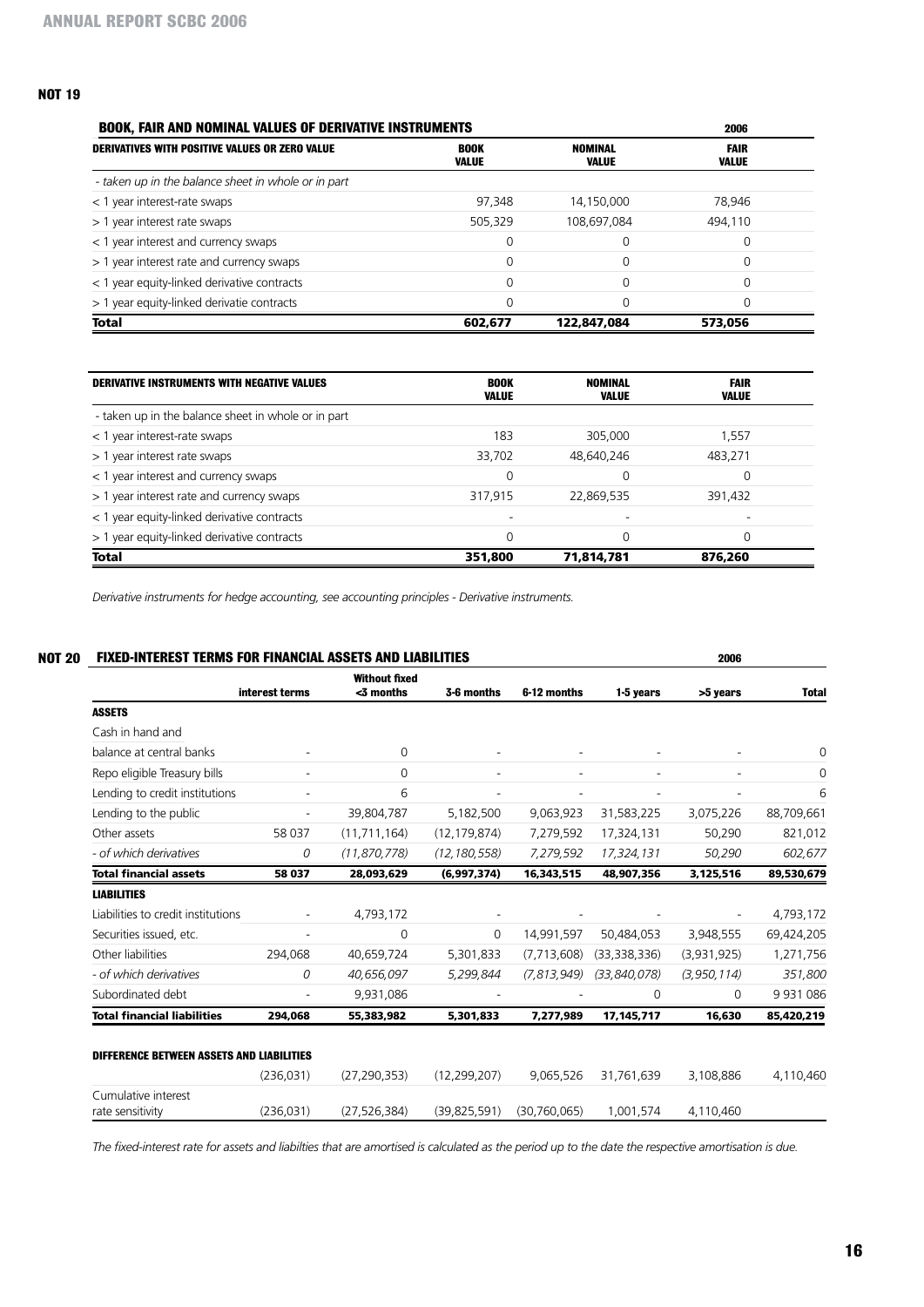|  | NOT 21 TENOR OF FINANCIAL ASSETS AND LIABILITIES |  |  |
|--|--------------------------------------------------|--|--|
|  |                                                  |  |  |

| TENOR OF FINANCIAL ASSETS AND LIABILITIES |                          |              |            |             |            |           | 2006         |
|-------------------------------------------|--------------------------|--------------|------------|-------------|------------|-----------|--------------|
| <b>ASSETS</b>                             | Without<br>tenor         | $<$ 3 months | 3-6 months | 6-12 months | 1-5 years  | >5 years  | <b>Total</b> |
| Cash and balances at central banks        | ٠                        | 0            | ۰          | ٠           |            |           | $\Omega$     |
| Repo eligible Treasury bills              | $\overline{\phantom{a}}$ | 0            | -          | ٠           |            |           | 0            |
| Lending to credit institutions            |                          | 6            |            |             |            |           | 6            |
| Lending to the public                     | $\overline{\phantom{a}}$ | 12,482,395   | 15,017,383 | 26,323,508  | 31,811,149 | 3,075,226 | 88,709,661   |
| Other assets                              | 58,037                   | 159,614      | 684        | 97,348      | 515,473    | (10, 144) | 821,012      |
| - of which derivatives                    |                          | 0            | 0          | 97,348      | 515,473    | (10, 144) | 602,677      |
| <b>Total financial assets</b>             | 58,037                   | 12,642,015   | 15,018,067 | 26,420,856  | 32,326,622 | 3,065,082 | 89,530,679   |
| <b>LIABILITIES</b>                        |                          |              |            |             |            |           |              |
| Liabilities to credit institutions        | $\overline{\phantom{a}}$ | 4,793,172    |            |             |            |           | 4,793,172    |
| Securities issued, etc.                   |                          | 0            | $\Omega$   | 14,991,597  | 50,484,053 | 3,948,555 | 69,424,205   |
| Other liabilities                         | 294,068                  | 3,628        | 1,989      | 86,674      | 818,361    | 67,036    | 1,271,756    |
| - of which derivatives                    |                          | 0            | 0          | (13, 667)   | 316,621    | 48,846    | 351,800      |
| Subordinated debt                         | 9,931,086                |              |            |             |            | 0         | 9,931,086    |
| <b>Total financial liabilities</b>        | 10,225,154               | 4,796,800    | 1,989      | 15,078,271  | 51,302,414 | 4,015,591 | 85,420,219   |

*The tenor of amortisations for assets and liabilities that are amortised is calculated as the period until the due date of the respective amortisation.*

|  | NOT 22 DISTRIBUTION OF COLLATERAL FOR LOAN PORTFOLIO ON AND OFF THE BALANCE SHEET | 2006 |
|--|-----------------------------------------------------------------------------------|------|
|--|-----------------------------------------------------------------------------------|------|

| <b>DISTRIBUTION OF COLLATERAL</b> | <b>Municipal</b><br>guarantees | <b>Municipal</b><br>responsibility<br>for losses | Government<br>credit<br>guarantee | <b>Bank</b><br>guarantee | <b>Mortgage</b> | <b>Other</b> | Total      | Of which<br>off balance<br>sheet |
|-----------------------------------|--------------------------------|--------------------------------------------------|-----------------------------------|--------------------------|-----------------|--------------|------------|----------------------------------|
| Corporate                         |                                |                                                  |                                   |                          |                 |              |            |                                  |
| - Tenant owner associations       | 1,405,201                      | 351                                              | 452,756                           | 4,727                    | 12,535,619      |              | 14,398,654 | $\mathbf 0$                      |
| - Private multi-family dwellings  | 433,014                        | 2,081                                            | 310,837                           | 1,322                    | 8,455,595       |              | 9,202,849  | 0                                |
| - Commercial properties           |                                |                                                  |                                   |                          |                 |              |            |                                  |
| Households                        |                                |                                                  |                                   |                          |                 |              |            |                                  |
| - Single-family                   |                                |                                                  |                                   |                          |                 |              |            |                                  |
| dwellings and holiday homes       | 6,257                          | 664,296                                          | 77,515                            |                          | 40,151,682      |              | 40,899,750 | $\mathbf 0$                      |
| - Tenant-owned apartments         |                                |                                                  |                                   |                          |                 | 15,843,314   | 15,843,314 | 0                                |
| Public sector                     |                                |                                                  |                                   |                          |                 |              |            |                                  |
| - Municipal multi-                |                                |                                                  |                                   |                          |                 |              |            |                                  |
| family dwellings                  | 7,782,897                      | 31                                               |                                   | 462                      | 581,704         |              | 8,365,094  | $\mathbf 0$                      |
| Total                             | 9,627,369                      | 666,759                                          | 841,108                           | 6,511                    | 61,724,600      | 15 843,314   | 88,709,661 | 0                                |

|                                                              | 2006                                   | 2005 |
|--------------------------------------------------------------|----------------------------------------|------|
| Amounts borrowed by sale of securities                       |                                        |      |
| with subsequent repurchases of corresponding                 |                                        |      |
| assets included in the following items in the balance sheet: |                                        |      |
| - Liabilities to credit institutions                         | 4,793,172                              |      |
| - Borrowing from the public                                  |                                        |      |
| Amounts borrowed by purchases of securities with             |                                        |      |
| subsequent sale of corresponding assets                      |                                        |      |
| included in the following balance sheet items:               |                                        |      |
| - Lending to credit institutions                             |                                        |      |
| - Lending to the public                                      |                                        |      |
|                                                              | <b>GENUINE REPURCHASE TRANSACTIONS</b> |      |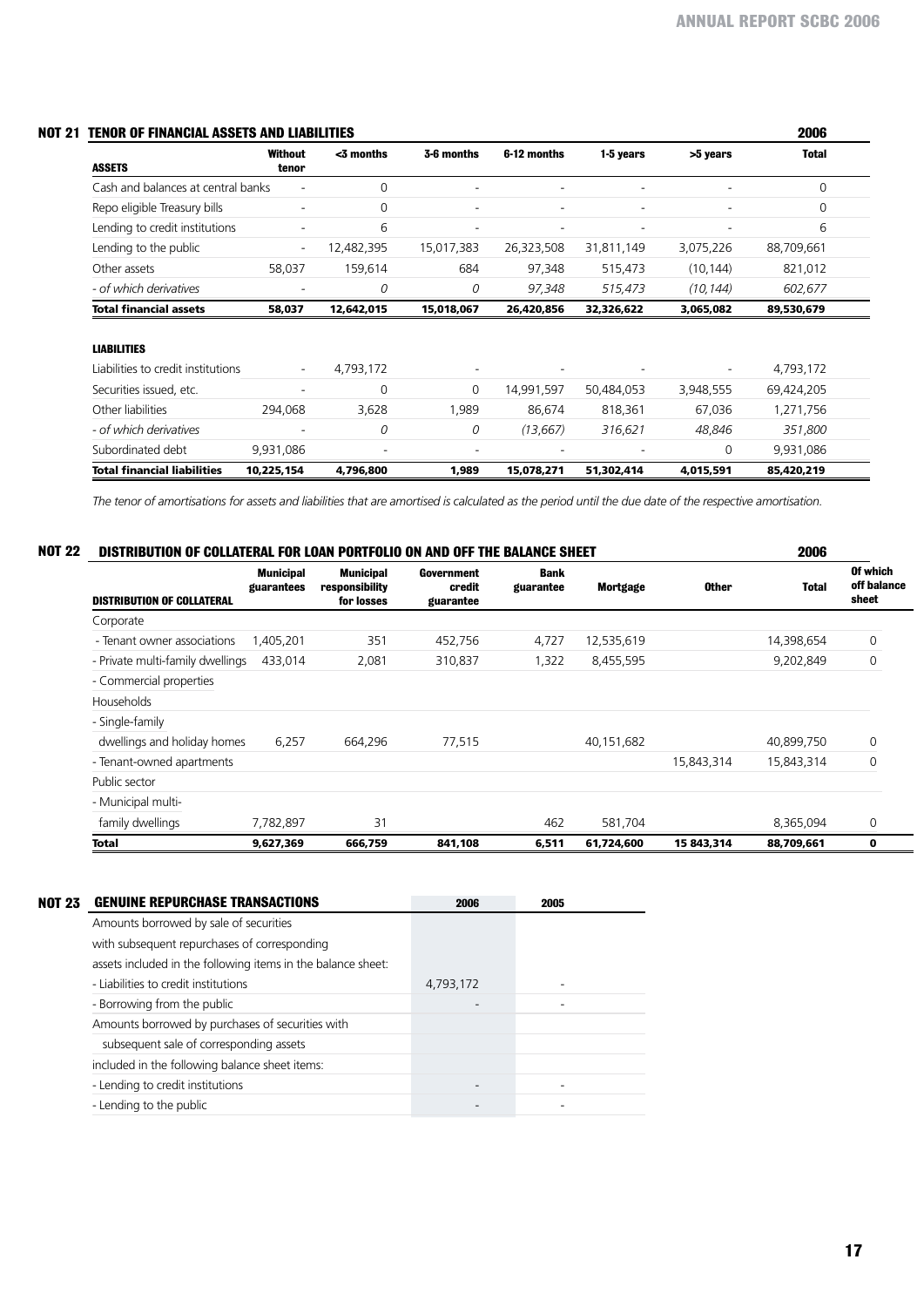# **Appropriation of Profit**

SCBC's non-restricted equity, according to the balance sheet, amounts to SEK 4,060,460,000, of which SEK 110,460,000 is net profit for the year.

The Board and the Chief Executive Officer propose that the funds, which, according to SCBC's balance sheet, are at the disposal of the Annual General Meeting, namely the net profit of SEK 4,060,460,000, be carried forward.

The annual accounts have, to the best knowledge of the Board of Directors and the Chief Executive Officer, been prepared in accordance with generally accepted accounting practice for credit market companies, the information provided is in accordance with actual conditions and nothing of material importance has been omitted, which could affect the picture of the company presented.

Stockholm, 12 March 2007

**Per Balazsi**

*Chairman*

**BENGT-OLOF NILSSON LALÉR JOHANNA CLASON**

**PER TUNESTAM**

*Chief Executive Officer*

Our audit report has been submitted on 16 April 2007

KPMG Bohlins AB

**PER BERGMAN LARS-OLA ANDERSSON**

*Authorised Public Accountant Authorised Public Accountant Appointed by the Swedish Financial Supervisory Authority (Finansinspektionen)*